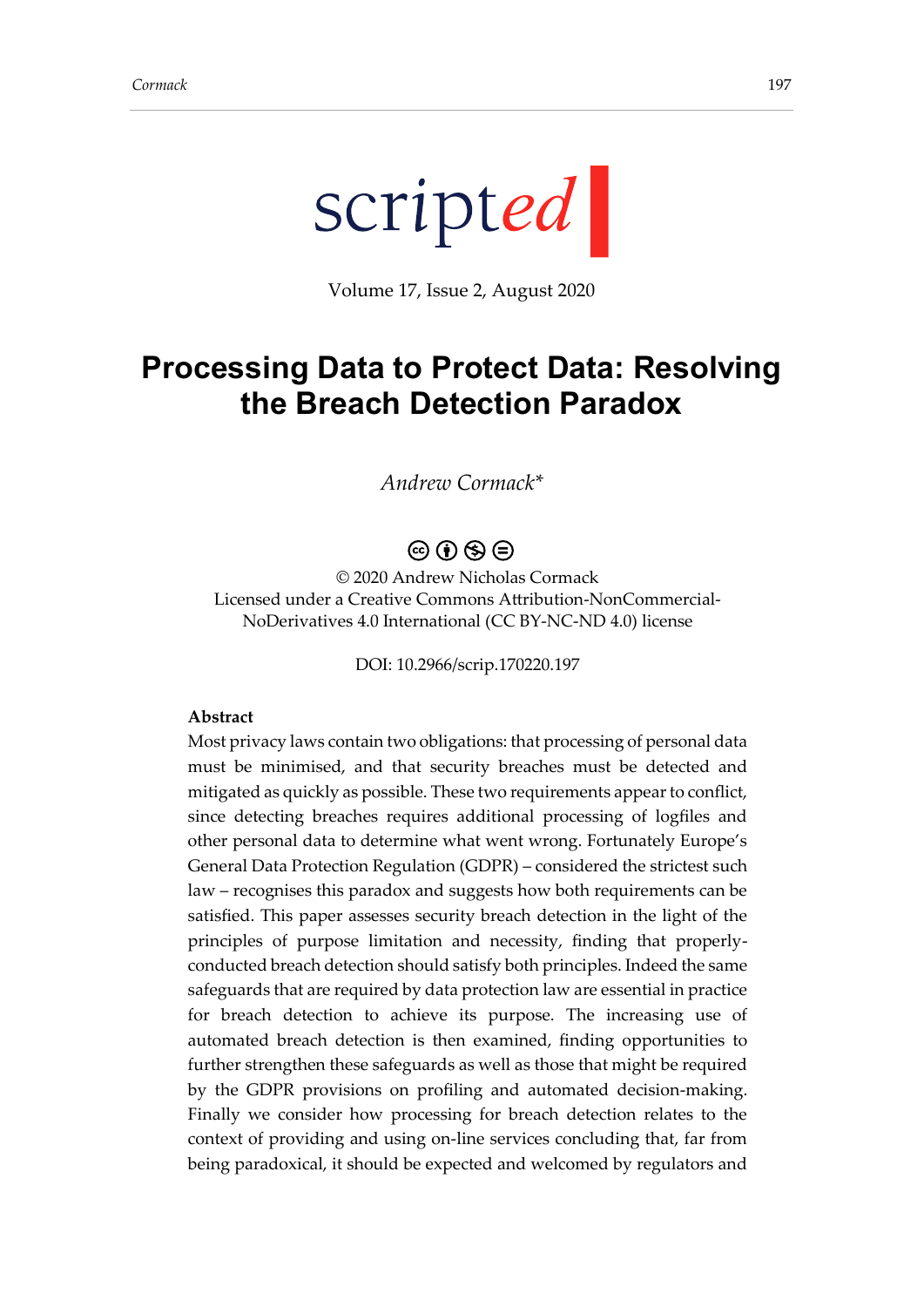all those whose data may be stored in networked computers.

## **Keywords**

Data protection; breach detection; incident response

\* Chief Regulatory Adviser, Jisc, Didcot, UK, [andrew.cormack@jisc.ac.uk](mailto:andrew.cormack@jisc.ac.uk)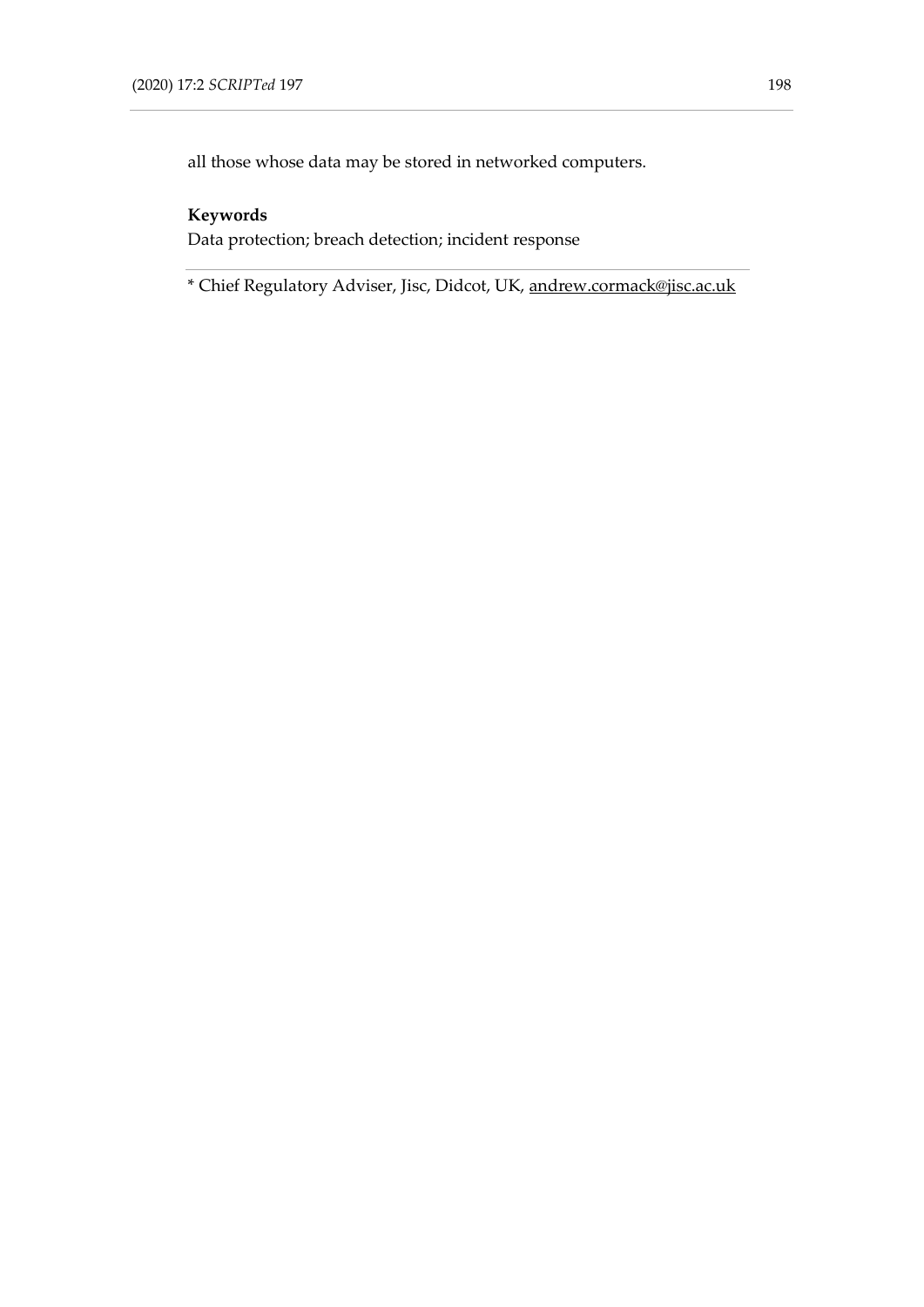### **1 Introduction: the need for breach detection**

<span id="page-2-0"></span>One of the core principles of data protection – whether expressed in the European General Data Protection Regulation (GDPR),<sup>1</sup> the Council of Europe Convention 108,<sup>2</sup> or the FTC Fair Information Practice Principles<sup>3</sup> - is that the processing of personal data should be minimised. However all of those documents also demand that personal data must be protected, including more or less explicit requirements to be able to detect, investigate and mitigate the impact of security breaches. The benefits of a data controller reducing harm in its own processing will quickly be lost if a malicious intruder can gain undetected access to the data and cause havoc.

Even for information on paper, detection and investigation requires the collection and retention of additional personal data, such as records of who was authorised to access files and who (including unauthorised persons) actually did. For information stored in digital form on networked computers, the corresponding records of accesses and attempted accesses may involve very large collections of data. Without such logs it will be much harder to detect breaches and impossible to analyse and contain their impact. This creates a paradox: that protecting personal data against security breaches requires data controllers to collect and process more, not less, personal data. This paper demonstrates not only that these breach detection activities can be done fully in accordance with

<sup>&</sup>lt;sup>1</sup> Regulation (EU) 2016/679 of the European Parliament and of the Council of 27 April 2016 on the protection of natural persons with regard to the processing of personal data and on the free movement of such data, and repealing Directive 95/46/EC (General Data Protection Regulation) (hereinafter 'GDPR').

<sup>&</sup>lt;sup>2</sup> Council of Europe, Convention for the Protection of Individuals with regard to Automatic Processing of Personal Data, Strasbourg, 28 Jan 1981.

<sup>&</sup>lt;sup>3</sup> Federal Trade Commission, Fair Information Practice Principles (25 June 2007), available at [https://web.archive.org/web/20090331134113/http://www.ftc.gov/reports/privacy3/fairinfo.sh](https://web.archive.org/web/20090331134113/http:/www.ftc.gov/reports/privacy3/fairinfo.shtm) [tm](https://web.archive.org/web/20090331134113/http:/www.ftc.gov/reports/privacy3/fairinfo.shtm) (accessed 19 August 2019).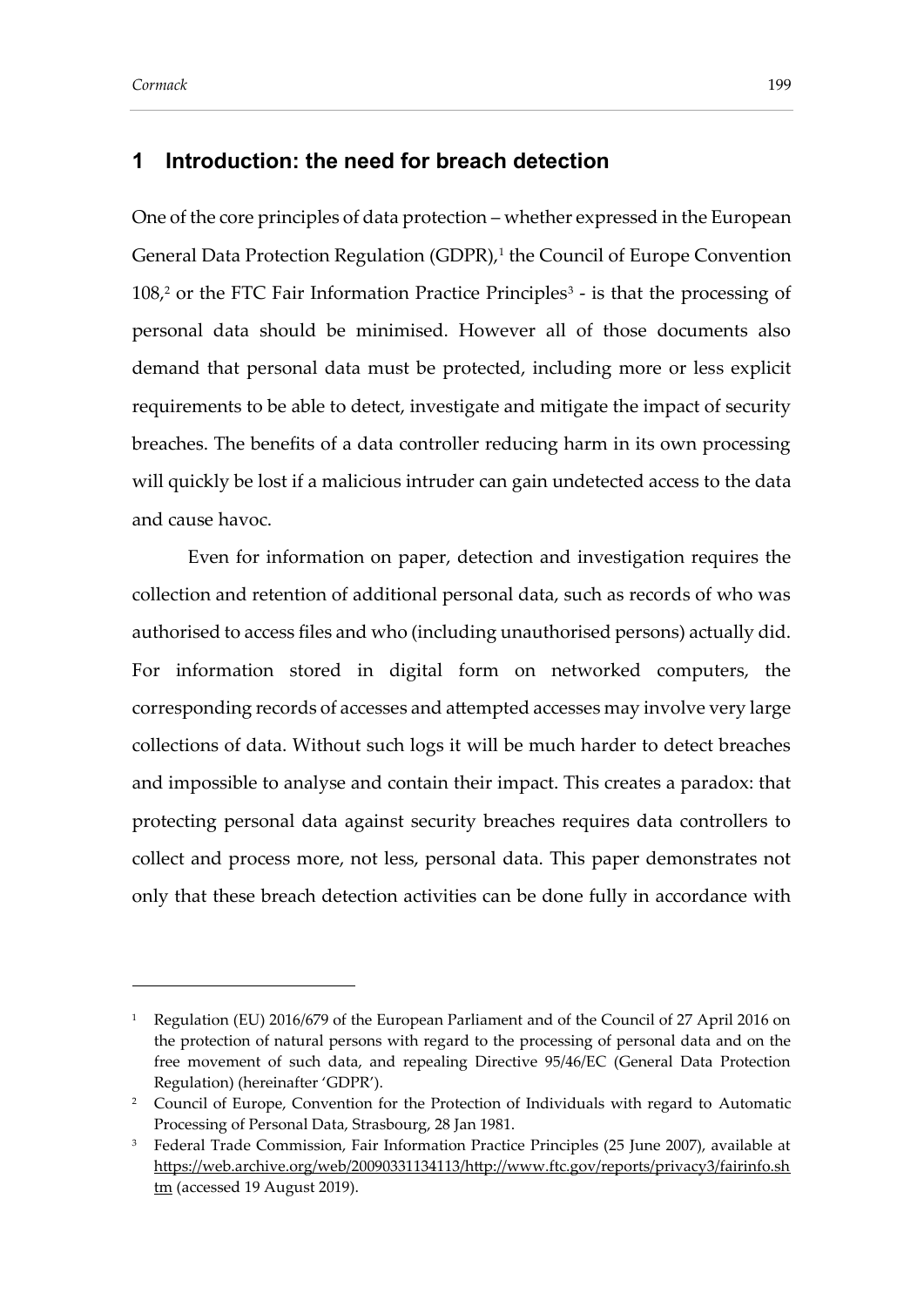the strict requirements of the GDPR but that they should be seen as both necessary and reassuring by data subjects, data controllers, and regulators. Organisations that do not process data to detect and mitigate breaches should be a much greater concern than those that do.

The growing importance of protecting digital information and the systems that contain it was stressed at the 2017 launch of the EU Cybersecurity Act:

With recent ransomware attacks, a dramatic rise in cyber-criminal activity, the increasing use of cyber tools by state actors to meet their geopolitical goals and the diversification of cybersecurity incidents, the EU needs to build a stronger resilience to cyber-attacks.<sup>4</sup>

Resilience has two main components: reducing the number of attacks that succeed (prevention) and reducing the impact of those that do (detection and recovery): thus Recital 25 of the Act seeks to help Member States and Union institutions "to prevent, detect and respond to cyber threats and incidents".<sup>5</sup> Likewise, while Article 32 of the General Data Protection Regulation (GDPR) requires that anyone processing personal data must take "appropriate technical and organisational measures" to prevent security breaches, the parallel requirement in Article 33 to notify breaches recognises that prevention alone is not enough. Recital 85 is explicit that to avoid "physical, material or non-material damage" to individuals, organisations must also be able to respond to breaches

<sup>4</sup> European Commission, "State of the Union 2017 – Cybersecurity: Commission scales up EU's response to cyber-attacks" (Brussels, 19 September 2017), available at [http://europa.eu/rapid/press-release\\_IP-17-3193\\_en.htm](http://europa.eu/rapid/press-release_IP-17-3193_en.htm) (accessed 19 August 2019).

<sup>5</sup> Regulation (EU) 2019/881 of the European Parliament and of the Council of 17 April 2019 on ENISA (the European Agency for Cybersecurity) and on information and communications technology cybersecurity certification and repealing Regulation (EU) No 526/2013 (Cybersecurity Act), Recital 25.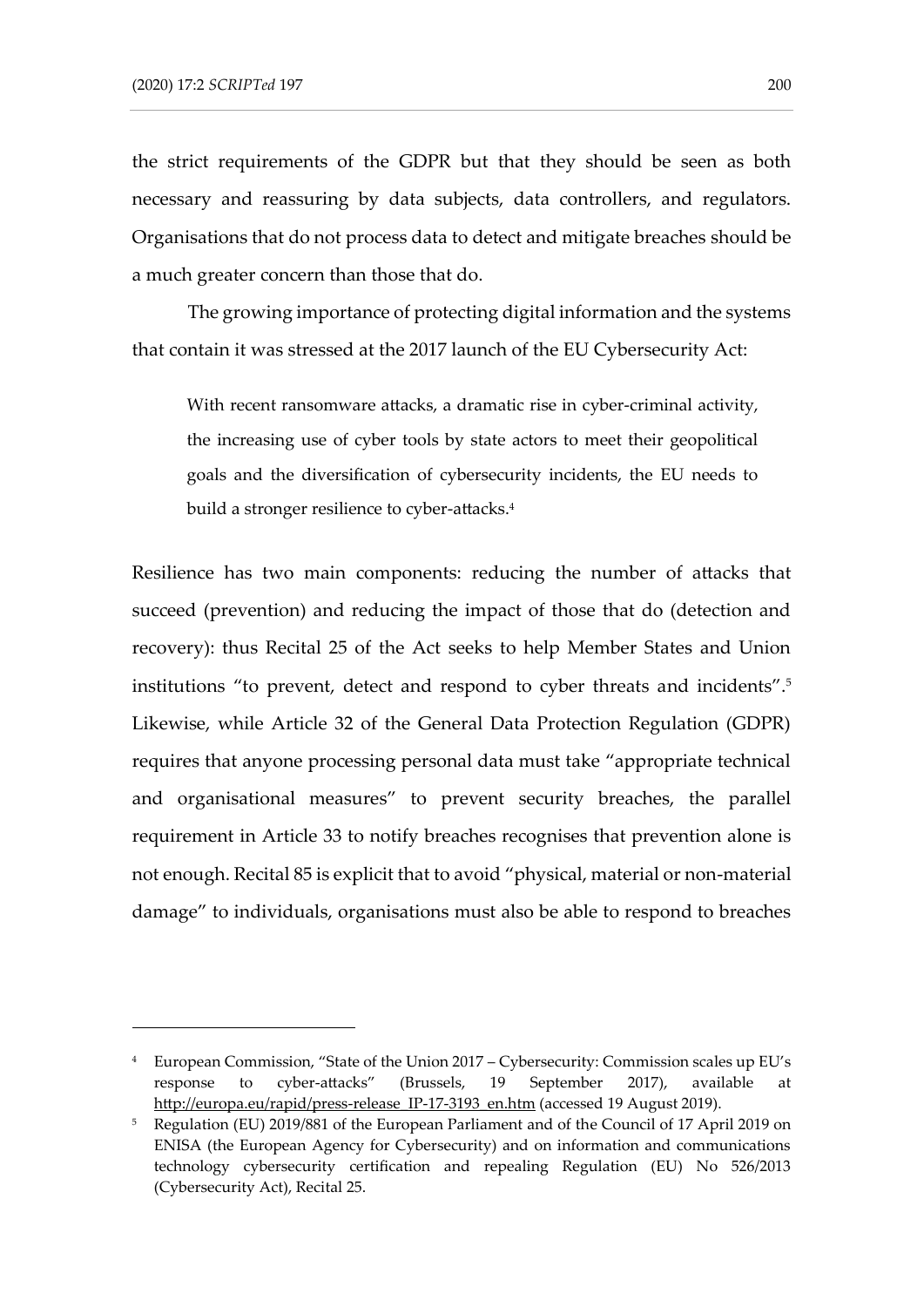<span id="page-4-0"></span>"in an appropriate and timely manner" when they occur.<sup>6</sup> The Article 29 Working Party's guidance on Breach Notification, endorsed by the European Data Protection Board,<sup>7</sup> confirms that "the ability to detect, address, and report a breach in a timely manner" is an "essential element" of the Article 32 duty.<sup>8</sup> This dual requirement is now a common pattern in European legislation: sectors where breaches may cause disruption to society, rather than directly affecting personal data, are also required to have detection and response measures alongside their preventive ones, for example by Chapters IV and V of the Network and Information Security Directive covering energy, transport, banking, financial markets, health, water and digital infrastructures;<sup>9</sup> Article 19 of the eIDAS Regulation<sup>10</sup> covering electronic identification and trust services; and Article  $4(3)$  of the amended ePrivacy Directive<sup>11</sup> covering electronic communications. Detection and response are as important as prevention.

<span id="page-4-1"></span>The Article 29 Working Party outlines what is involved in detecting and analysing breaches: "For example, for finding some irregularities in data processing the controller or processor may use certain technical measures such as data flow and log analysers, from which [it] is possible to define events and

<sup>6</sup> GDPR, *supra* n. [1,](#page-2-0) Recital 85.

<sup>7</sup> European Data Protection Board, "Personal Data Breach Notifications" (25 May 2018), available at<https://edpb.europa.eu/node/67> (accessed 19 August 2019).

<sup>8</sup> Article 29 Working Party, "Guidelines on Personal data breach notification under Regulation 2016/679" (18/EN WP250rev.01) (hereinafter "Breach Notification"), p. 13.

<sup>9</sup> Directive (EU) 2016/1148 of the European Parliament and of the Council of 6 July 2016 concerning measures for a high common level of security of network and information systems across the Union (NIS Directive).

<sup>&</sup>lt;sup>10</sup> Regulation (EU) 910/2014 of the European Parliament and of the Council of 23 July 2014 on electronic identification and trust services for electronic transactions in the internal market and repealing Directive 1999/93/EC (EIDAS Regulation).

<sup>&</sup>lt;sup>11</sup> Directive 2002/58/EC of the European Parliament and of the Council of 12 July 2002 concerning the processing of personal data and the protection of privacy in the electronic communications sector (Directive on privacy and electronic communications), as amended by Article 2(4)(c) of Directive 2009/136/EC of the European Parliament and of the Council of 25 November 2009 (ePrivacy Directive).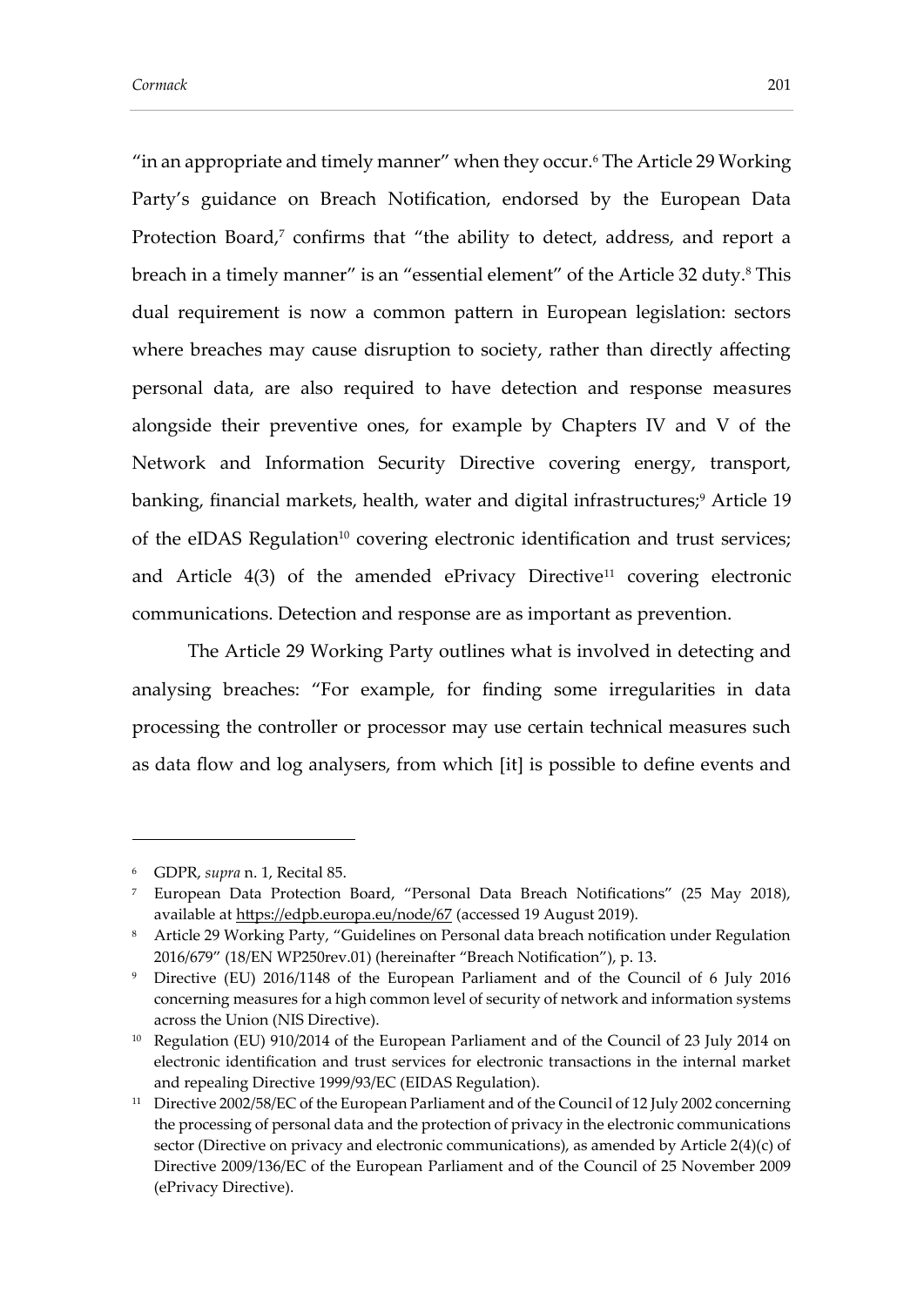<span id="page-5-0"></span>alerts by correlating any log data".<sup>12</sup> The mention of irregularities and correlations indicates a need to consider both historical and contextual information: breaches will often be detected as a divergence from normal behaviour or as a group of events happening around the same time. Such activities therefore involve additional processing beyond that required to service individual transactions: for example in *Breyer v Germany* the European Court of justice recognised that "aiming to ensure the general operability of those [web] services" might require retaining and using logs after the completion of the transactions to which they referred.<sup>13</sup> More specifically, the European Network and Information Security Agency's (ENISA) 2011 report identified the "musthave tools" for detection of network security breaches as "firewalls, antivirus (alerts), IDS/IPS and NetFlow";<sup>14</sup> for analysing security breaches, the Forum of Incident Response and Security Teams (FIRST) consider that relevant sources may include "Netflow data, Router logs, Proxy server logs, Web application logs, Mail server logs, DHCP server logs, Authentication server logs, Referring databases, Security equipment, such as firewall or intrusion detection logs". 15

Both the example of website logs in *Breyer* and the longer lists from ENISA and FIRST indicate that the information needed to detect and investigate breaches is likely to be already held – if only briefly – by the organisation that operates the online service. To send and receive packets, a networked computer must process the Internet Protocol (IP) header data from which netflow, router,

<sup>12</sup> Article 29 Working Party, "Breach Notification", *supra* n. [8,](#page-4-0) p. 13.

<sup>13</sup> *Patrick Breyer v Bundesrepublik Deutschland*, Case C-582/14 [2016] ECLI:EU:C:2016:779 (hereinafter *Breyer*), para. 64.

<sup>14</sup> ENISA, "Proactive detection of network security incidents" (2012), available at <https://www.enisa.europa.eu/publications/proactive-detection-report/> (accessed 19 August 2019), p. 105.

<sup>15</sup> Forum of Incident Response and Security Teams, "Establishing a CSIRT" (version 1.2, November 2017), available at [https://www.first.org/resources/guides/Establishing-CSIRT](https://www.first.org/resources/guides/Establishing-CSIRT-v1.2.pdf)[v1.2.pdf](https://www.first.org/resources/guides/Establishing-CSIRT-v1.2.pdf) (accessed 19 August 2019), p. 28.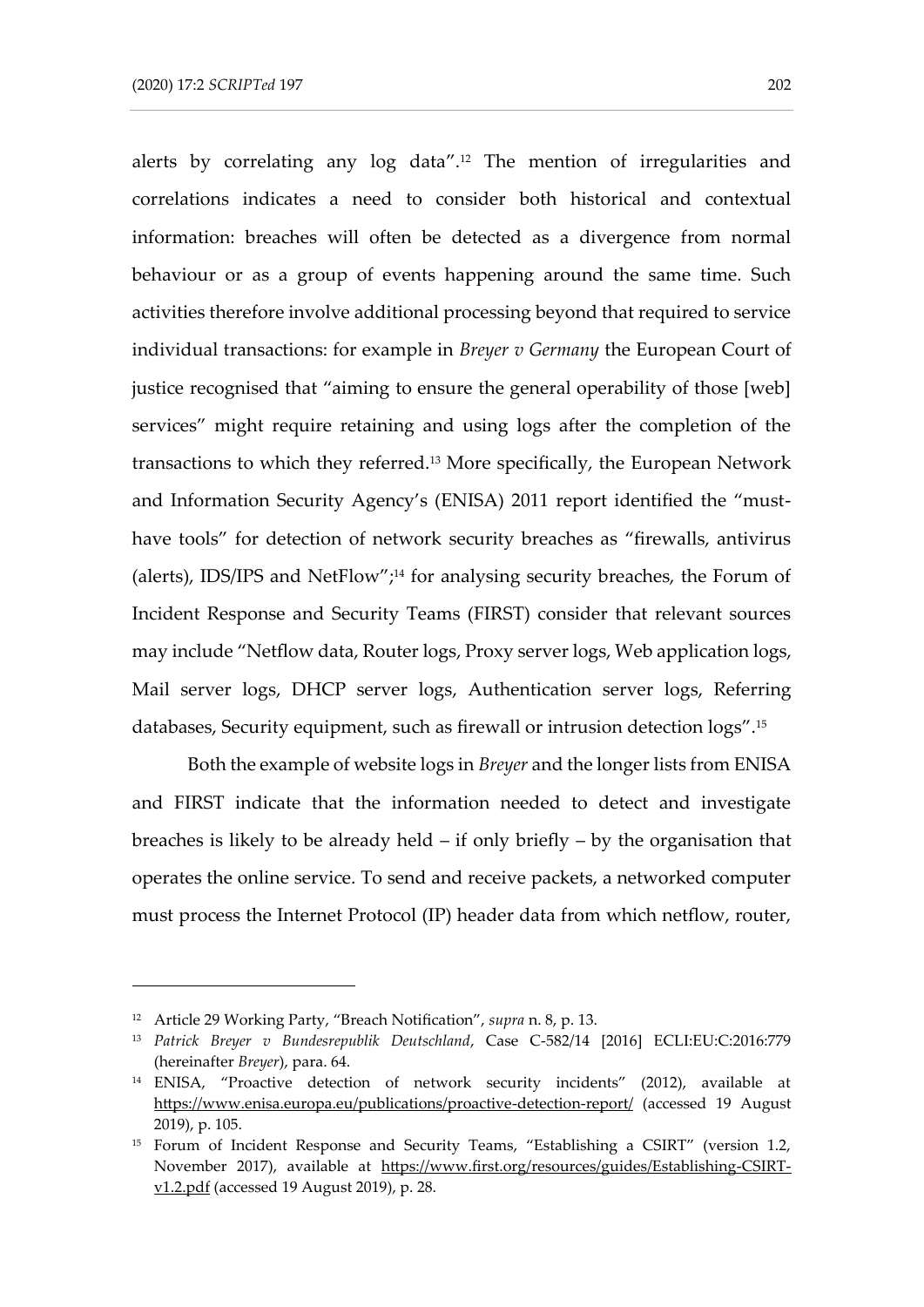<span id="page-6-0"></span>firewall and Intrusion Detection/Protection System logs are derived; to deliver a web or email service, it must process the application headers that are recorded in logfiles; to safely connect local user devices it must provide DHCP, anti-virus and proxy services; to provide authentication it must maintain user accounts. A key feature of these information sources – in legal terms – was noted as long ago as 2003: that, to be useful, they must contain Internet Protocol (IP) addresses and timestamps.<sup>16</sup> Under European law, at least, this means they are likely to constitute personal data, so breach detection and analysis – involving recording, retaining and processing these data sources – will itself be subject to the GDPR.<sup>17</sup> Fortunately both legislation and case law are aware of this: Recital 49 of the Regulation recognises a need for "processing of personal data to the extent strictly necessary and proportionate for the purposes of ensuring network and information security"; *Breyer* recognised that retaining and processing logs to detect and investigate attacks might be lawful.<sup>18</sup>

Thus a resolution of the breach detection paradox should be possible: where additional personal data processing is necessary to protect personal data, the law both requires and permits this.

Breach detection involves processing, for a second purpose, of personal data that the service or network operator must already process for the primary purpose of providing their service. Under the GDPR, the first two principles to consider in such situations are the relationship between the two purposes,

<sup>&</sup>lt;sup>16</sup> Moira West-Brown et al., "Handbook for Computer Security Incident Response Teams" (Software Engineering Institute, April 2003), available at <https://resources.sei.cmu.edu/library/asset-view.cfm?assetid=6305> (accessed 19 August 2019), p. 84.

<sup>&</sup>lt;sup>17</sup> Article 29 Working Party, "Opinion 4/2007 on the concept of personal data" 01248/07/EN WP 136 (hereinafter 'personal data'), pp.15-16.

<sup>18</sup> *Breyer*, *supra* n. [13,](#page-5-0) para 64.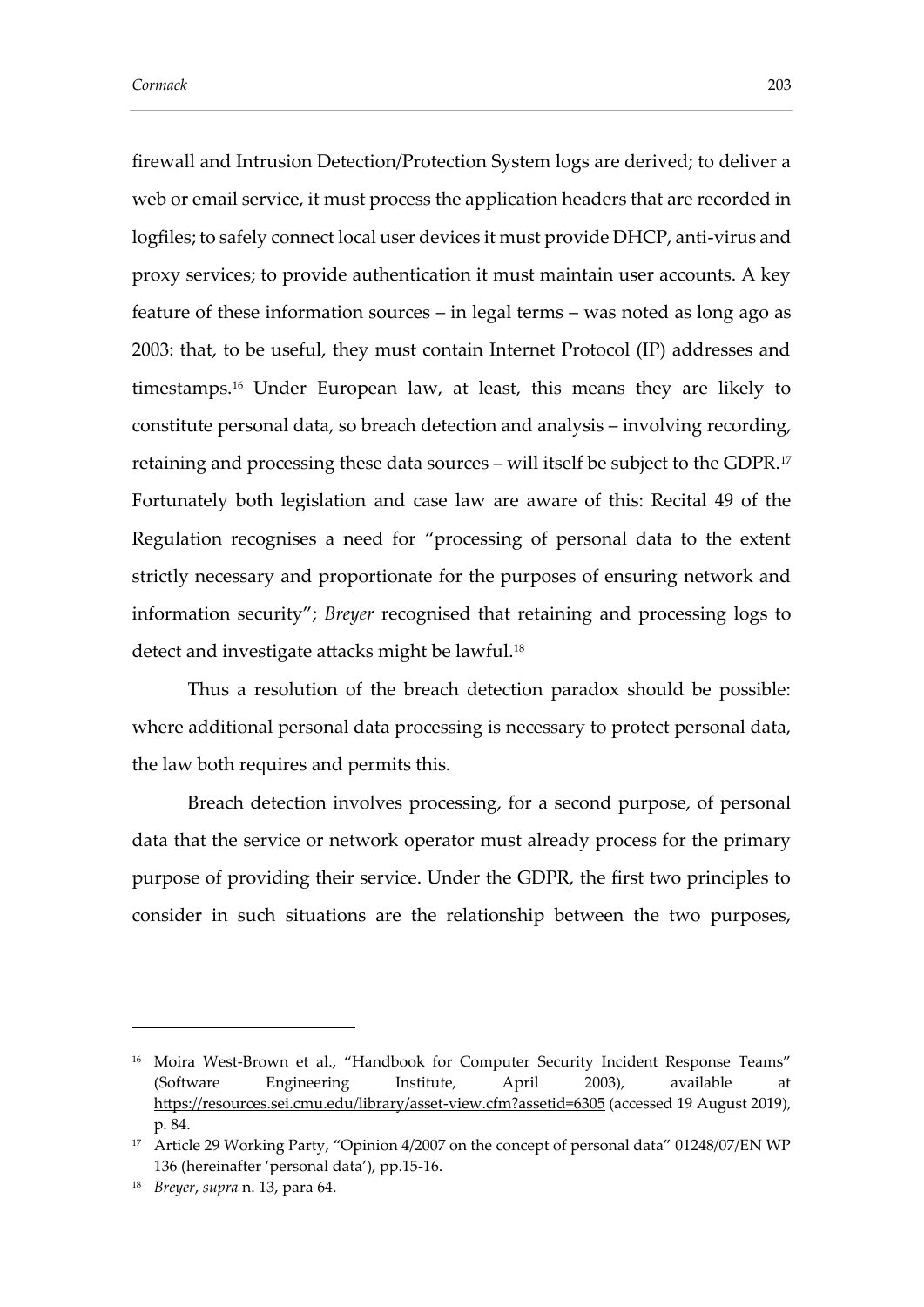"purpose limitation", $19$  and the necessity of the additional processing for the second purpose, "data minimisation".<sup>20</sup> The results of that inquiry will then guide compliance with the remaining principles. This paper therefore examines breach detection from the perspectives of purpose and necessity. Since automation is increasingly needed to handle the growing volume of data relevant to breach detection, we then investigate how this may affect the purpose and necessity analysis, and what additional requirements may result from the GDPR's specific provisions on profiling and automated decision making. Finally we conclude that breach detection is not only compatible with the GDPR, but should be welcomed and expected by regulators, operators and data subjects as a key part of the provision of any internet-connected system or service.

### **2 Purpose**

The Article 29 Working Party considers that

<span id="page-7-0"></span>Specification of purpose is an essential first step in applying data protection laws and designing data protection safeguards for any processing operation. ... The principle of purpose limitation is designed to establish the boundaries within which personal data collected for a given purpose may be processed and may be put to further use<sup>21</sup>

This should, for example "prevent the use of individuals' personal data in a way (or for further purposes) that they might find unexpected, inappropriate or otherwise objectionable".<sup>22</sup>

<sup>19</sup> GDPR, *supra* n. [1,](#page-2-0) Article 5(1)(b).

<sup>20</sup> GDPR, *supra* n. [1,](#page-2-0) Article 5(1)(c).

<sup>21</sup> Article 29 Working Party, "Opinion 03/2013 on purpose limitation" 00569/13/EN WP 203 (hereinafter "Purpose Limitation"), p.4.

<sup>22</sup> *Ibid*., p. 11.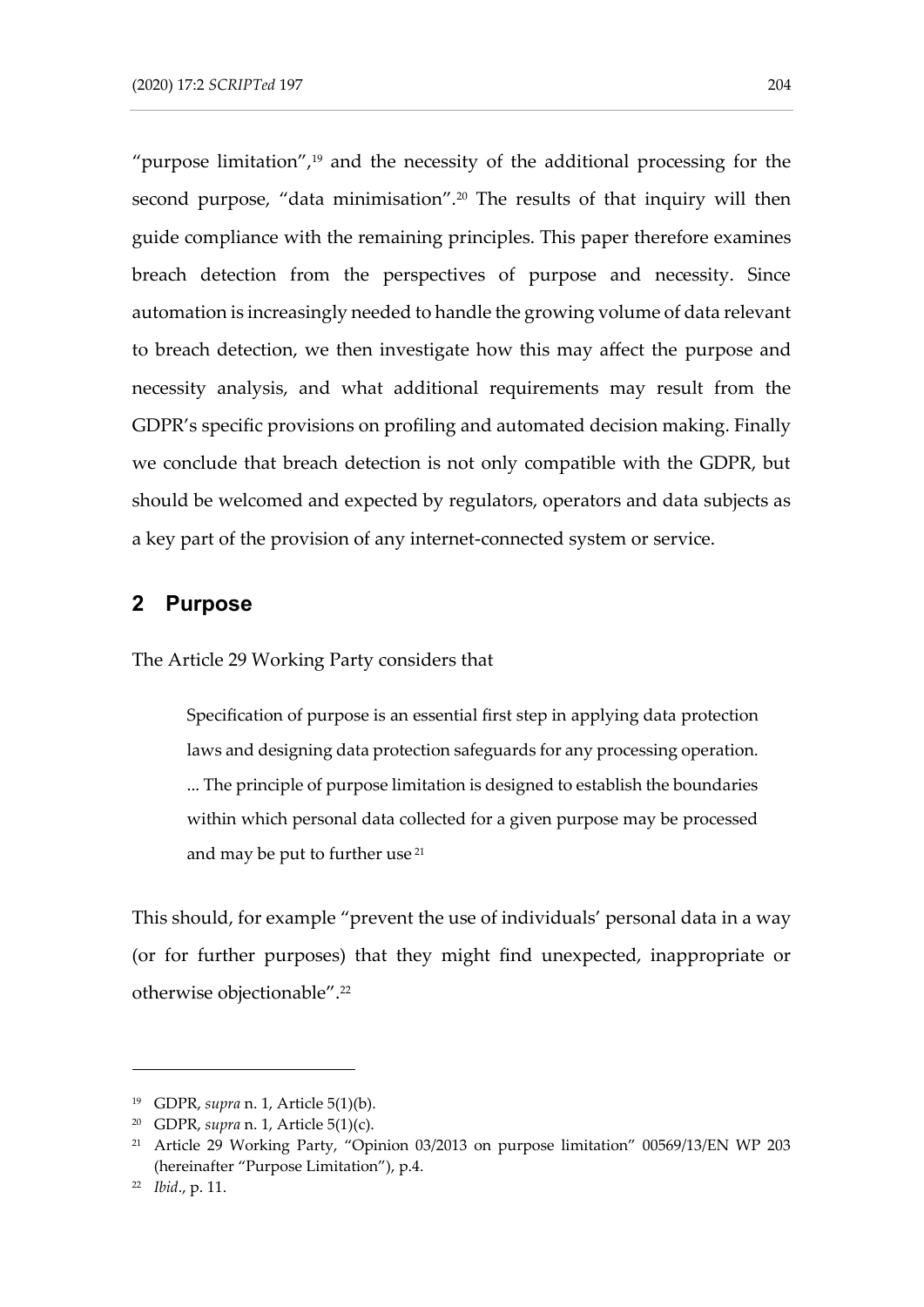For breach detection the purpose is both clear and set out in law. GDPR Recital 49 concerns:

ensuring network and information security, i.e. the ability of a network or an information system to resist, at a given level of confidence, accidental events or unlawful or malicious actions that compromise the availability, authenticity, integrity and confidentiality of stored or transmitted personal data, and the security of the related services offered by, or accessible via, those networks and systems<sup>23</sup>

Most of the data processed by breach detection systems will therefore serve two purposes: providing a networked service, and keeping that service secure. Both purposes are known, specified and legitimate (according to Recital 49) at the time when data are collected.

The Working Party recognises that "[p]ersonal data can be collected for more than one purpose. In some cases, these purposes, while distinct, are nevertheless related to some degree. In other cases the purposes may be unrelated".<sup>24</sup> The two cases require different safeguards to protect individuals' interests: the following analysis suggests that properly-conducted breach detection should have no difficulty in satisfying the requirements of both.

#### **2.1 Breach Detection as a Compatible Purpose**

The first option, covered by GDPR Article 6(4), is that a group of purposes may be "compatible". The Working Party explain that this requires an assessment of "the relationship between the purposes...; the context … and reasonable expectations of data subjects…; the nature of the personal data and the impact of

<sup>23</sup> GDPR, *supra* n. [1,](#page-2-0) Recital 49.

<sup>24</sup> Article 29 Working Party, "Purpose Limitation", *supra* n. [21,](#page-7-0) p. 16.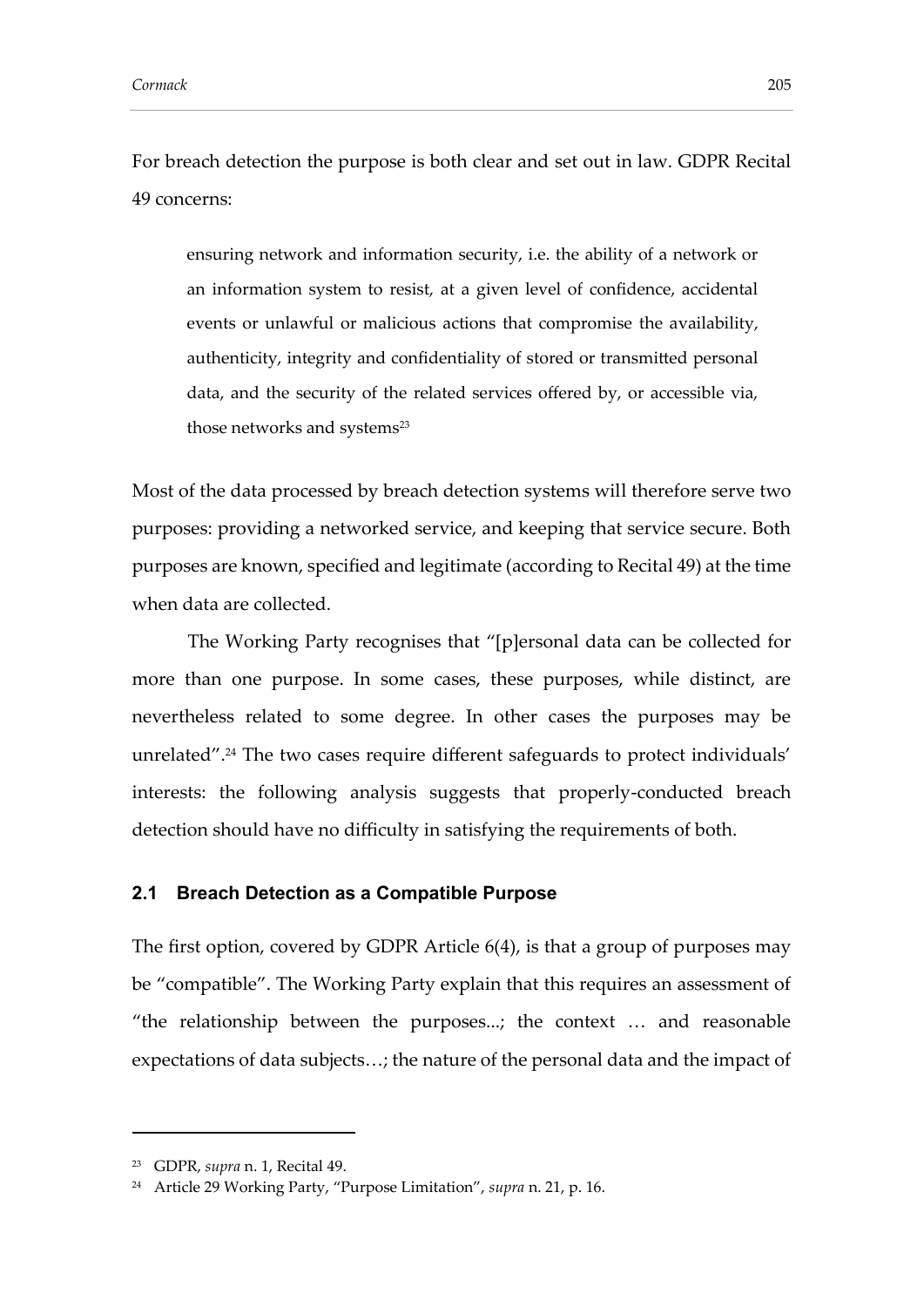the further processing…; the safeguards adopted by the controller".<sup>25</sup>

The close relationship between operating a service and securing it has been increasingly recognised by legislation, case law, and regulators' guidance. Both GDPR Recital 49<sup>26</sup> and *Breyer*<sup>27</sup> link breach detection and response to the provision of networked services; the Working Party's Guidelines on Breach Notification encourage all data controllers and processors to "put in place processes to be able to detect and promptly contain a breach".<sup>28</sup> These bases in law<sup>29</sup> together with widespread reporting of the harm caused by on-line security incidents and regulators' criticisms,<sup>30</sup> should mean data subjects very "reasonably expect" that those providing services will also do what is necessary to secure them and the data they contain.<sup>31</sup>

Concerning nature and impact, the kinds of data used for breach detection will normally be the same as those involved in providing the service. The Working Party note that additional processing with a negative or uncertain impact is unlikely to be compatible:<sup>32</sup> the purpose of breach detection in fact demands that the impact on users be positive.

<span id="page-9-0"></span>Finally, security teams involved in breach detection have at least as strong an interest as their users in applying organisational and procedural safeguards to their information and processing secure.<sup>33</sup> Logfiles and information derived

<sup>25</sup> *Ibid*., p. 3.

<sup>26</sup> GDPR, *supra* n. [1,](#page-2-0) Recital 49.

<sup>27</sup> *Breyer*, *supra* n. [13,](#page-5-0) para. 64.

<sup>28</sup> Article 29 Working Party, "Breach Notification", *supra* n. [8,](#page-4-0) p. 6.

<sup>29</sup> Article 29 Working Party, "Purpose Limitation", *supra* n. [21,](#page-7-0) p. 25.

<sup>&</sup>lt;sup>30</sup> For example BBC, "British Airways faces record £183m fine for data breach" (8 July 2019), available at<https://www.bbc.co.uk/news/business-48905907> (accessed 19 August 2019); BBC "UK watchdog plans to fine Marriott £99m" (9 July 2019), available at <https://www.bbc.co.uk/news/technology-48928163> (accessed 19 August 2019).

<sup>31</sup> Article 29 Working Party, "Purpose Limitation", *supra* n. [21,](#page-7-0) p. 13.

<sup>32</sup> *Ibid*., p. 26.

<sup>33</sup> Andrew Cormack, "Incident Response: Protecting Individual Rights Under the General Data Protection Regulation", (2016) 13(3) *SCRIPTed* 258-282, p. 276.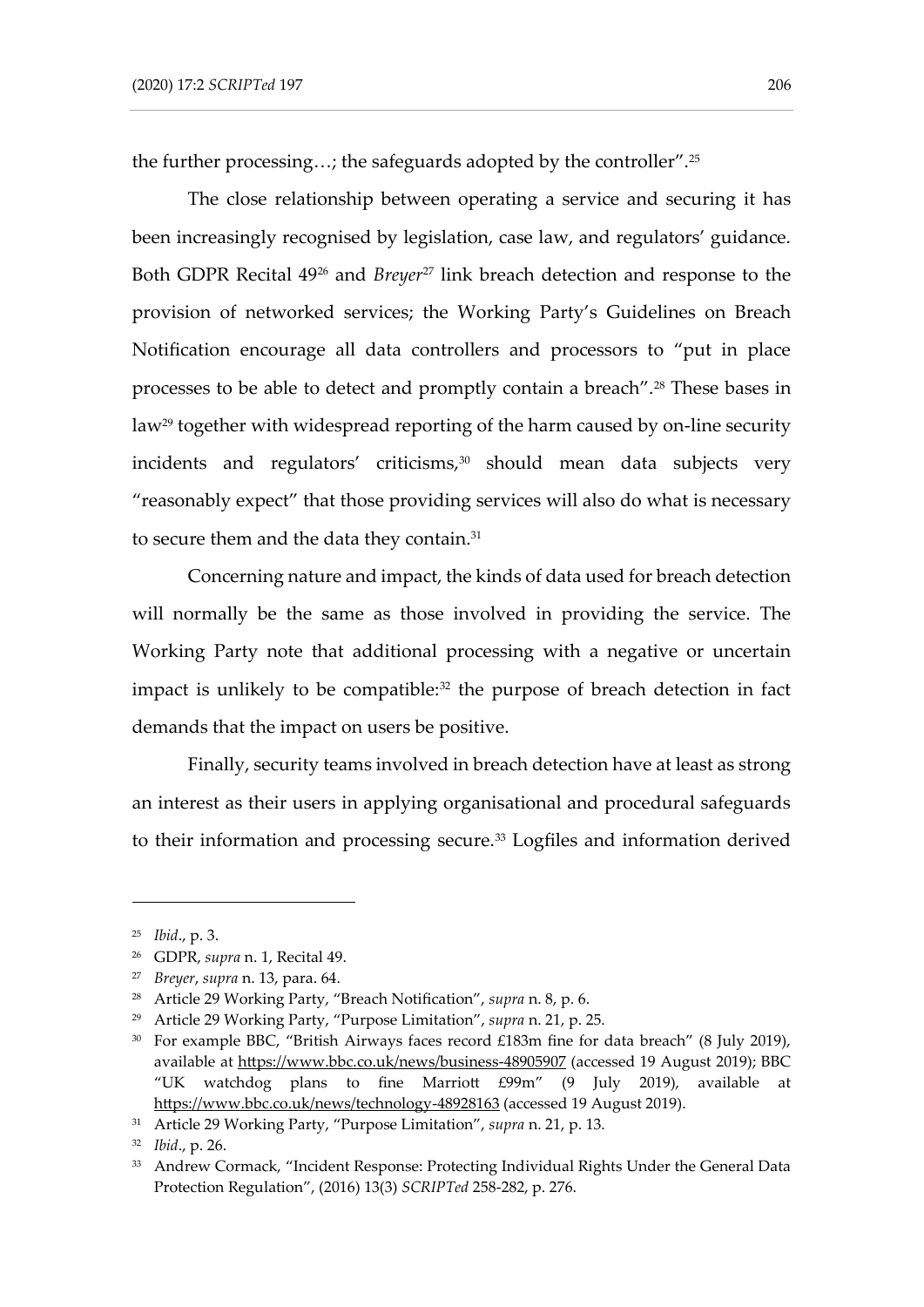from them are likely to contain information that would help an attacker find weaknesses in a system;<sup>34</sup> they can also reveal to an attacker whether or not their activities have been detected. Both undermine the defenders' purpose. These files and processing will therefore normally be kept separate from the operation of the service and subject to additional technical and organisational controls. For example security data and systems will normally implement strong access controls and those with access to them will be under contractual obligations of confidentiality. The technical safeguards that can and should be used during breach detection and investigation are described in section 4.

Six years ago – before Recital 49 and *Breyer* had explicitly recognised the link between service provision and service security – the Working Party nonetheless cited as compatible purposes "preventing fraud and abuse of the financial system"<sup>35</sup> and a smart grid operator that "wishes to implement an intelligent system, including an analytics tool, to detect anomalies in usage patterns, which may give reasonable suspicion of fraudulent use". In particular the latter

stems from, and is in furtherance of, the initial purposes of providing energy to the customers and charging them for the energy they use. Customers could reasonably expect that their provider will take reasonable and proportionate measures to prevent fraudulent use of the energy, in the interest not only of the energy company, but also those customers that are paying their bills correctly<sup>36</sup>

Provided appropriate safeguards are applied, such processing is considered

<sup>&</sup>lt;sup>34</sup> Bernie Lantz, Rob Hall, and Jason Couraud, "Locking Down Log Files: Enhancing Network Security by Protecting Log Files", (2006) VII(2) *Issues in Information Systems* 43-47, p. 44.

<sup>35</sup> Article 29 Working Party, "Purpose Limitation", *supra* n. [21,](#page-7-0) p. 53.

<sup>36</sup> *Ibid*., pp 69-70.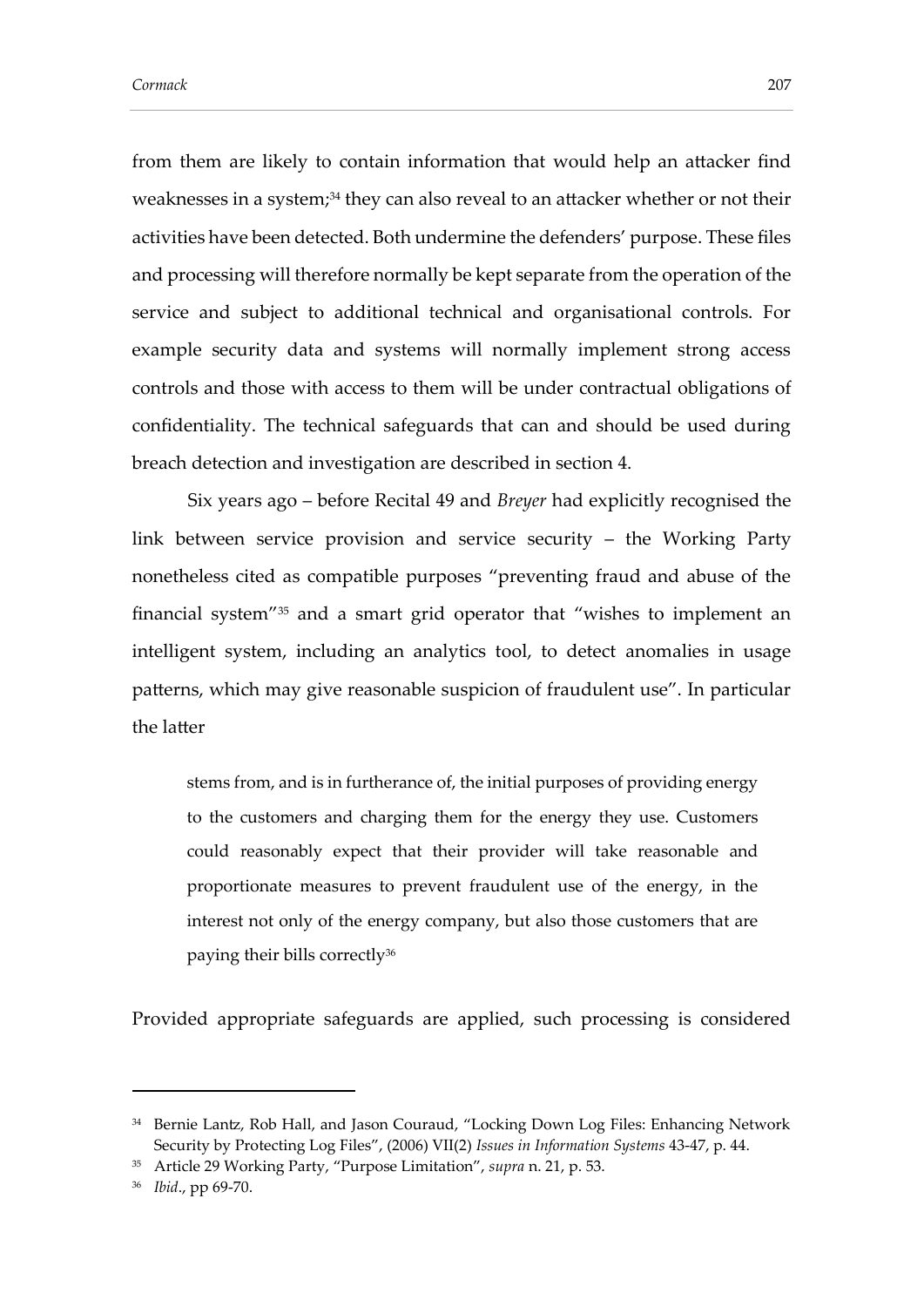compatible. The same should apply to the processes organisations use to detect misuse of online systems and data: this, too, is in the interests of both organisations and their customers.

Note that this would not extend to other uses of the data generated by use of computers and networks – for example to enforce policy or investigate crime, including attempts to identify attackers. These would constitute additional purposes, requiring their own assessment and safeguards. Where organisations use the same data and systems for multiple purposes, they must ensure these are kept distinct by appropriate organisational and technical safeguards, appropriate to each purpose and the risks it involves.

#### **2.2 Breach Detection as a Separate Purpose**

Treating breach detection as a "compatible purpose" to the operation of an online service means both activities have the same legal basis (probably "necessary for contract" under Art.6(1)(b)) and the same obligations apply to both sets of processing. This may be helpful when existing service data are later discovered to have value for breach detection;<sup>37</sup> however users may gain additional protections if breach detection is treated as a separate purpose, necessary for a legitimate interest of the service operator, as suggested by both Recital 49 and the *Breyer* judgment.

Under this approach, the separate purpose must be "specified, explicit [and] legitimate<sup>"38</sup> and the processing must fully satisfy the requirements of the appropriate legal basis. In addition to the common requirement (under both GDPR Articles  $6(1)(b)$  and  $6(1)(f)$  that it must be necessary, legitimate interest processing must satisfy the balancing test that the interest is not overridden by

<sup>37</sup> *Ibid*., p. 21.

<sup>38</sup> *Ibid*., p. 12.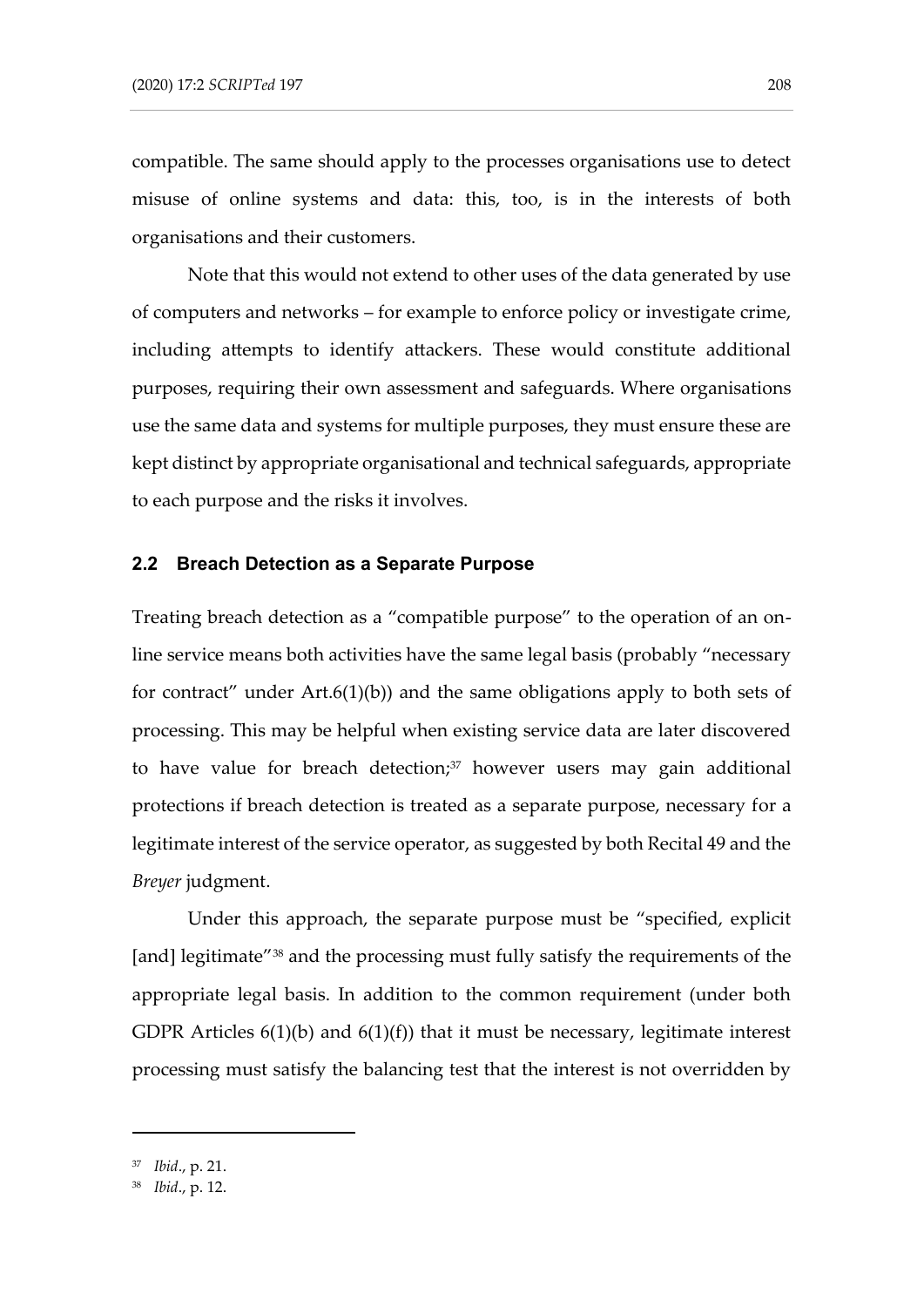the data subject's fundamental rights and freedoms. Individuals also have a right to seek a review of that balancing test against their own particular circumstances, under the Article 21 right to object.

None of these requirements should cause significant difficulties for the operator of an online service who wishes to use service data to detect breaches. As discussed above, the purpose is specified when data are first collected; both *Breyer* and Recital 49 indicate that it is legitimate. It can therefore be made explicit to users. The practical issue of how to inform users about processing of data that is observed, rather than provided directly by the user, is common to both the "compatible purpose" and "separate purpose" approaches. Regulators' practice on their own websites<sup>39</sup> indicates that including breach detection and response in a privacy notice is an appropriate mechanism. Cormack explains how the balancing test will generally be satisfied by the existing practice of incident response and security teams.<sup>40</sup> In particular, unlike examples of secondary processing considered by Balboni et al, detecting and remedying breaches is not an action whose benefit to the controller "is considered to prevail over the protection of personal data",<sup>41</sup> but a shared interest that enhances that protection, actively supporting users' rights and freedoms.

Security teams can therefore provide additional reassurance to their users, beyond what the law requires, by meeting the requirements of both approaches to purpose. Respecting purpose compatibility ensures that security activities are closely related to the operation of the service, stay within the expectations of

<sup>39</sup> Information Commissioner's Office, "Visitors to Our Website" (ICO, undated), available at <https://ico.org.uk/global/privacy-notice/visitors-to-our-website/#sec> (accessed 23 August 2019).

<sup>40</sup> Cormack, *supra* n[. 33,](#page-9-0) p. 274.

<sup>41</sup> Paolo Balboni et al., "Legitimate Interest of the Data Controller. New Data Protection Paradigm: Legitimacy Grounded on Appropriate Protection" (2013) 3(4) *International Data Privacy Law* 244-261, p. 247.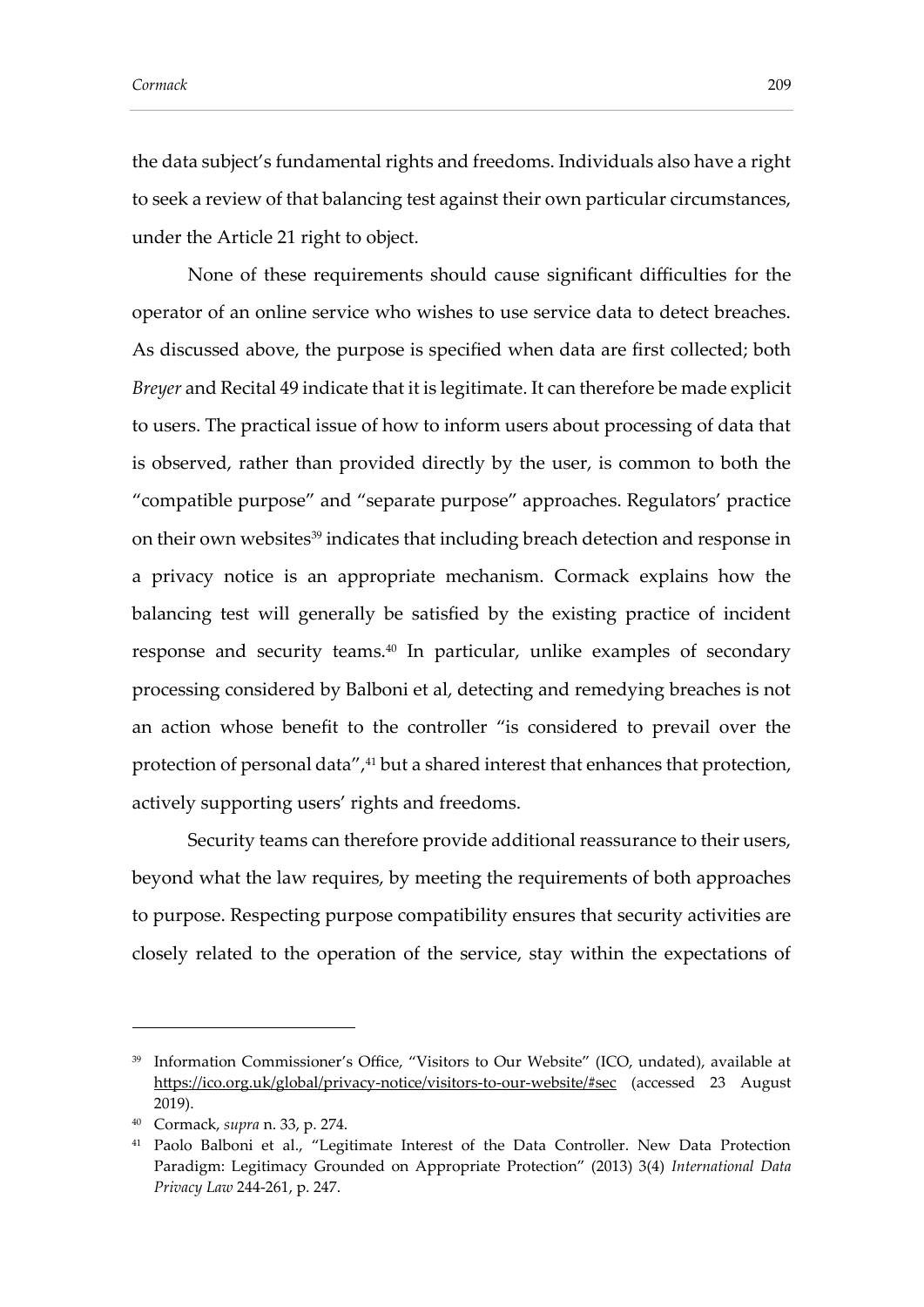users and are subject to appropriate safeguards. Treating security, in addition, as a separate purpose further ensures that it is always explicitly declared to service users and that their rights and freedoms, not just the security of the individual service, are taken into account.

<span id="page-13-1"></span>Finally, the Article 29 Working Party mentions "surprise" as an indicator of non-compatible processing.42,<sup>43</sup> Given the stress in legislation, case law and guidance on the importance of protecting personal data it seems likely that the Working Party – and service users – would actually be more surprised by a service provider that does not process data to protect its systems than by one that does.

### **3 Necessity**

Having concluded that breach detection satisfies the purpose requirements of the GDPR, the next question is what processing is necessary to achieve it.

### **3.1 When is processing "necessary"?**

Recital 39 of the GDPR states that "personal data should be adequate, relevant and limited to what is necessary for the purposes for which they are processed".<sup>44</sup> The Article 29 Working Party has explained this use of "necessary", in both the Regulation and its preceding Directive, as meaning "any processing of personal data involved is the minimum amount required to fulfil its aim", <sup>45</sup> noting also that "if other effective and less invasive means to achieve the same goal exist,

<span id="page-13-0"></span><sup>42</sup> Article 29 Working Party, "Purpose Limitation", *supra* n. [21,](#page-7-0) p. 24.

<sup>43</sup> Article 29 Working Party, "Guidelines on transparency under Regulation 2016/679" 17/EN WP260 rev.01 (hereinafter "Transparency"), p. 24.

<sup>44</sup> GDPR, *supra* n. [1,](#page-2-0) Recital 39.

<sup>45</sup> Article 29 Working Party, "Opinion 01/2014 on the application of necessity and proportionality concepts and data protection within the law enforcement sector" 536/14/EN WP 211 (hereinafter "Necessity and Proportionality"), p. 18.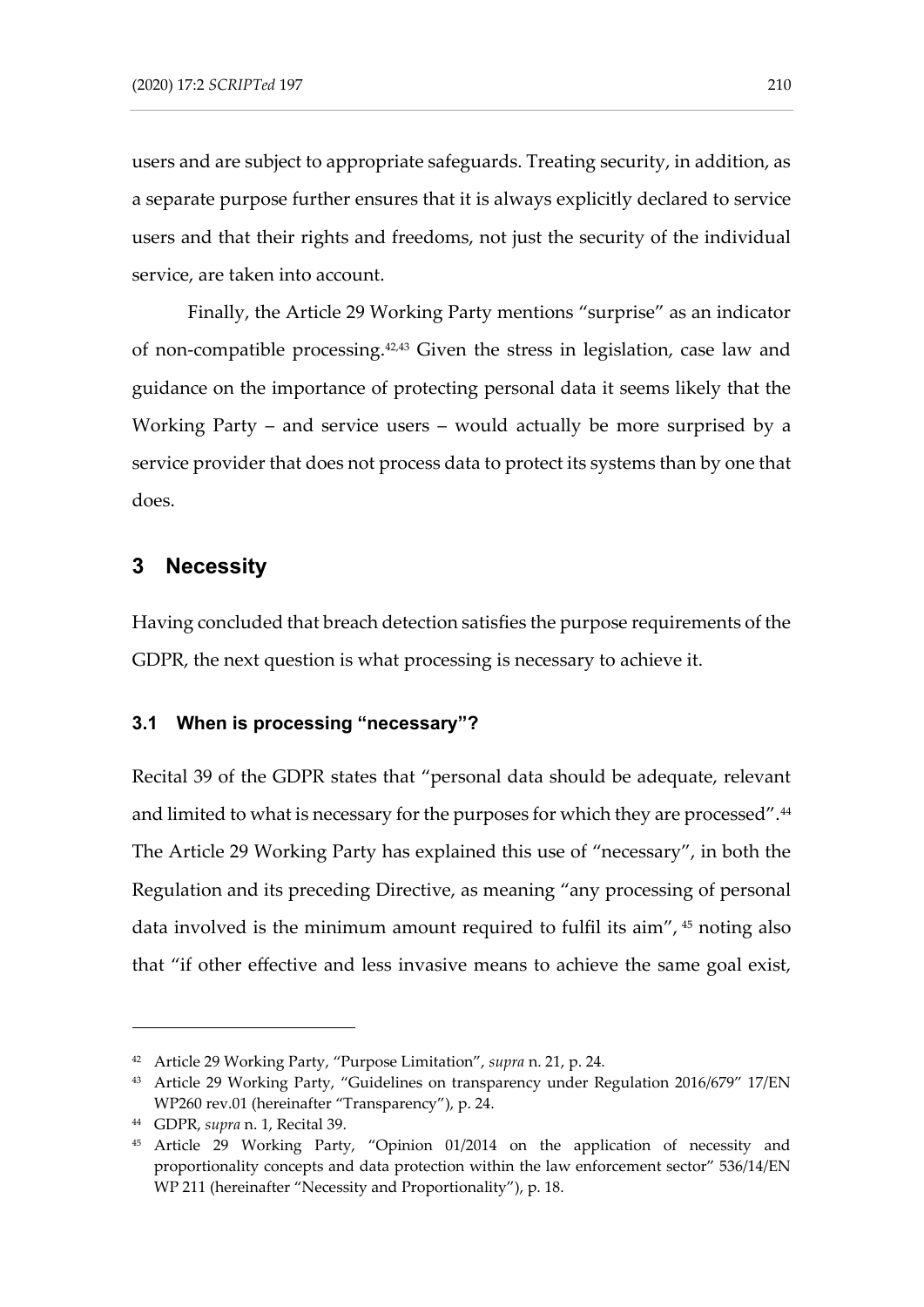<span id="page-14-0"></span>then it would not be 'necessary'".<sup>46</sup> This definition seems to exclude any possibility of further qualifying the word "necessary", since any processing less than the minimum required cannot, by definition, fulfil the aim, so fails the requirement that processing be "adequate".

It is therefore puzzling to find both Recital 49 of the GDPR and Article 5(3) of the *ePrivacy Directive* requiring that processing – for network and information security, and of cookies, respectively – must be "*strictly* necessary" (emphasis added). <sup>47</sup>,<sup>48</sup> The explanation appears to be that these phrases derive from a different source: the requirement in Articles 7 and 8 of the Charter of Fundamental Rights that any interference with rights must be "necessary in a democratic society".<sup>49</sup> In this context, "necessary" has been ruled by the European Court of Justice to be "not synonymous with indispensable" and "[n]or should it be interpreted too literally, as this would set too high a bar and make it unduly difficult for otherwise legitimate activities which may justifiably interfere with fundamental rights to take place".<sup>50</sup> Thus the *e-Privacy Directive*'s requirement for cookies to be "strictly necessary" – which the Working Party interpret as "if cookies are disabled, the functionality will not be available"<sup>51</sup> narrows the wider Charter sense of "necessary" down to that contained in data protection law.

This section will therefore interpret any qualified use of "necessary" as deriving from the Charter sense and follow the Working Party's approach that,

<sup>46</sup> Article 29 Working Party, "Guidelines on Automated individual decision-making and Profiling for the purposes of Regulation 2016/679" 17/EN WP251rev.01 (hereinafter "Profiling Guidelines"), p. 17.

<sup>47</sup> GDPR, *supra* n. [1,](#page-2-0) Recital 49.

<sup>48</sup> ePrivacy Directive, *supra* n[. 11,](#page-4-1) Article 5(3).

<sup>49</sup> Charter of Fundamental Rights of the European Union 2012/C 326/02, Articles 7 and 8.

<sup>50</sup> Article 29 Working Party, "Necessity and Proportionality", *supra* n. [45,](#page-13-0) p. 6.

<sup>51</sup> Article 29 Working Party, "Opinion 04/2012 on Cookie Consent Exemption" 00879/12/EN WP 194, p. 4.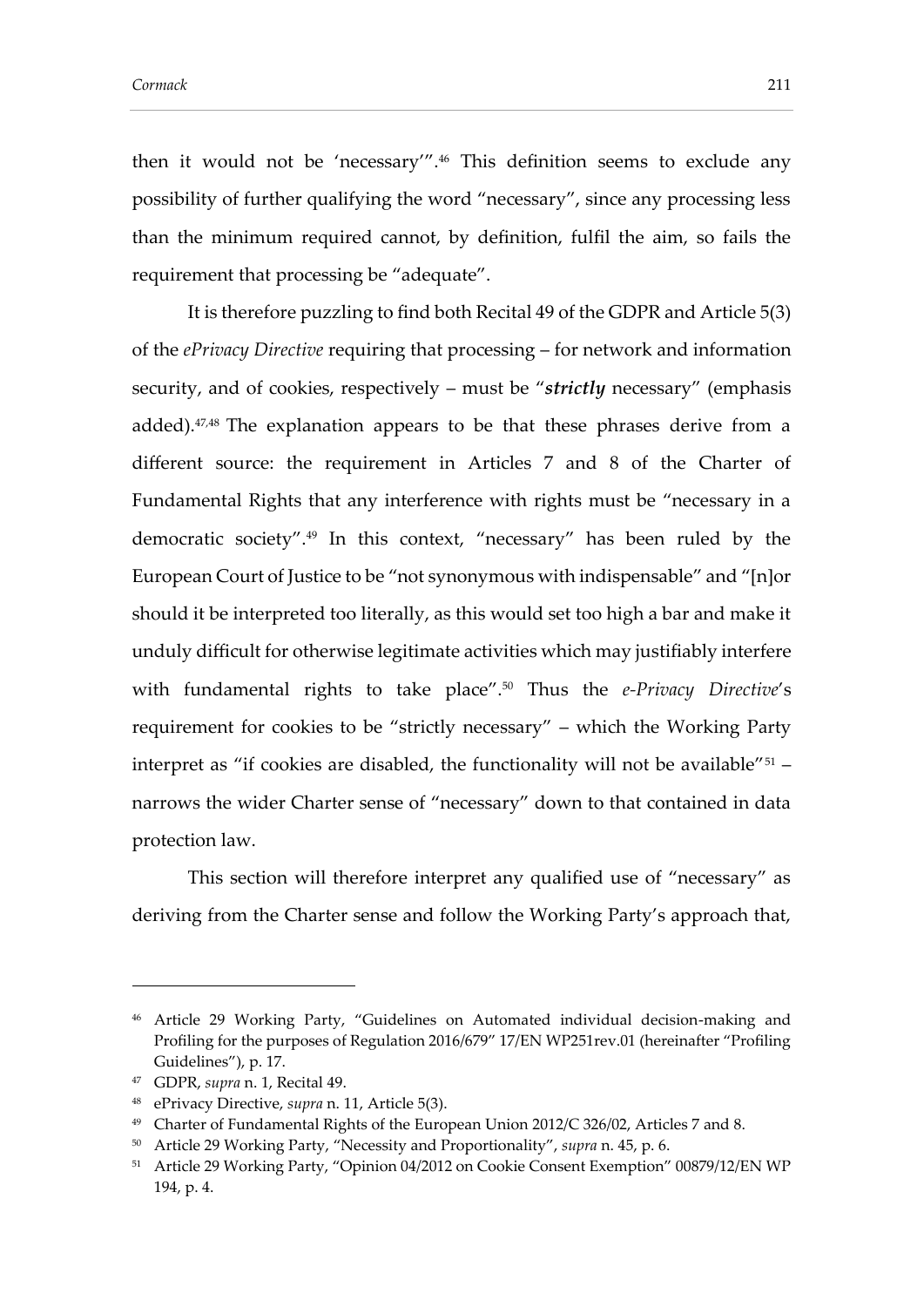in data protection law, "necessary" (whether qualified or not) involves a requirement that processing must be reduced to the minimum possible that will still achieve the objective. Furthermore, if two approaches are "equally effective", then the less intrusive should be adopted.<sup>52</sup>

#### **3.2 What processing is necessary for breach detection?**

Very rarely, a security breach may involve only a single event: far more often there will be several preparatory steps involved. The key to early detection is to spot these sequences of events, ideally before the critical point of infection or compromise. For example detecting an attacker scanning for vulnerabilities involves recognising the same test being run against several internal addresses; malware infections are often detected by linking a local machine's visit to an infected website with its subsequent "call-home" connection to a machine controlled by the attacker;<sup>53</sup> a phishing incident will often be revealed by the same account logging in from a rapid sequence of geographically implausible places. In each case linking the individual events into the sequence that reveals them to be abnormal and needing further investigation requires them to be stored in association with a relevant identifier, such as the IP address or account name. Processing those identifiers is thus "necessary", in the narrow data protection sense, as there is no less intrusive way to recognise the critical sequences of events.

<sup>52</sup> Article 29 Working Party, "Necessity and Proportionality", *supra* n. [45,](#page-13-0) p. 21.

<sup>&</sup>lt;sup>53</sup> Guofei Gu et al., "BotHunter: Detecting Malware Infection Through IDS-Driven Dialog Correlation" (2007) *16th Usenix Security Symposium* 167-182.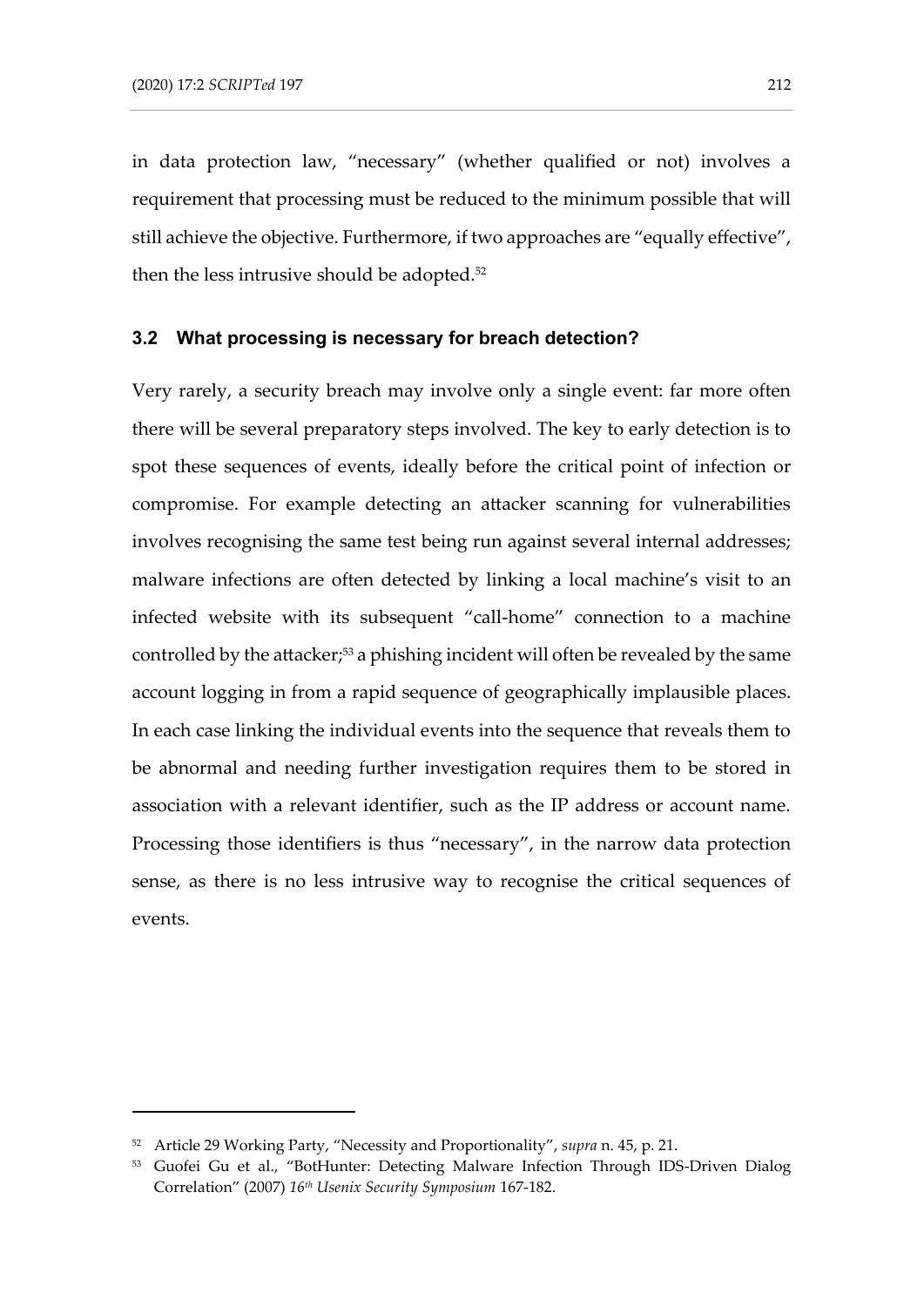Although random malicious traffic on the Internet is so prevalent<sup>54</sup> that every user is at risk of becoming a victim – hence likely to benefit directly from early detection and mitigation of breaches – in any given period some users will avoid this fate. This raises the question whether processing personal data of those fortunate individuals is also "necessary". Not recording data for a particular machine or account obviously means that individual user will not benefit from detection and response when the worst does happen. But, since attackers commonly use their initial success to attack others within the system or organisation, any gaps in recording will also put others at risk. Finally, detecting unusual traffic depends on comparison with a normal baseline: problems will often be detected when behaviour varies from that of uncompromised computers and accounts. Thus comprehensive logging and processing of data is necessary, in the narrow data protection sense, for breach detection, analysis and response.

<span id="page-16-0"></span>The legal position of breach detection is therefore different, in context as well as scale, from government powers to retain data for law enforcement purposes that were analysed, and found not "strictly necessary", by the European Court of Justice in *Digital Rights Ireland*. In that case most of the retained data related to individuals who were not "even indirectly, in a situation which is liable to give rise to criminal prosecutions".<sup>55</sup> Woods notes the subsequent case of *Tele2/Watson* describing this retention as "indiscriminate" because "there is no link between the data retention and the threat posed by a

<sup>54</sup> SANS, "Survival Time" (Internet Storm Centre, undated), available at <https://isc.sans.edu/survivaltime.html> (accessed 19 August 2019) suggests every Internetconnected computer receives hostile traffic several times a day.

<sup>55</sup> *Digital Rights Ireland Ltd v Minister for Communications, Marine and Natural Resources, Minister for Justice, Equality and Law Reform, Commissioner of the Garda Síochána, Ireland, The Attorney General*, Case C-293/12 [2014] ECLI:EU:C:2014:238 (hereinafter *Digital Rights Ireland*), para. 58.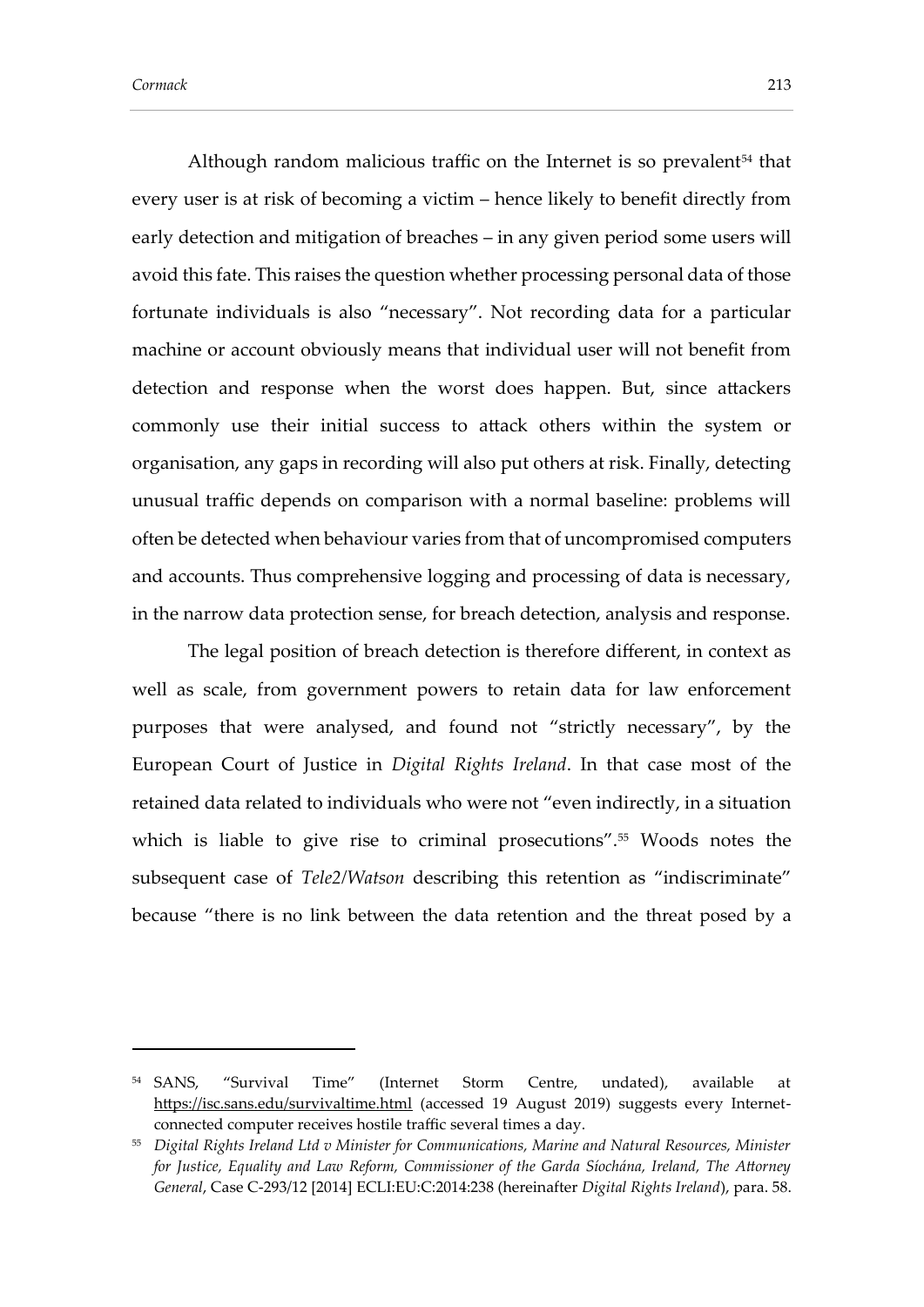<span id="page-17-0"></span>specific individual"; this "goes beyond what is 'strictly necessary'".<sup>56</sup> In particular, collecting data in case individuals commit criminal acts "transform[s] [them] into potential suspects".<sup>57</sup>

By contrast, when detecting security breaches, all those whose data are retained are likely to be victims; indeed, according to Eurobarometer, 42% of them already have been.<sup>58</sup> This activity is not "indiscriminate" and does not transform their status. Logging and processing information to detect breaches and provide help supports the rights and freedoms of individual users, not just an "objective of general interest" such as "the fight against serious crime".<sup>59,60</sup> Finally, *Tele2/Watson* saw government data retention as an exception to the privacy protections in the *ePrivacy Directive*, <sup>61</sup> whereas "ensuring network and information security" is explicitly recognised as contributing to those protections by both the amended *ePrivacy Directive* and the GDPR.<sup>62</sup>

According to Woods, even where data retention may be necessary, "stringent safeguards to prevent abuse would be of central importance in

<sup>56</sup> Lorna Woods, "Automated Number Plate Recognition: Data Retention and the Protection of Privacy in Public Places" (2017) 2(1) Journal of Information Rights, Policy and Practice 1-21, p. 18.

<sup>57</sup> *Ibid*., p. 12.

<sup>58</sup> Eurobarometer, "Special Report 464a: Europeans' Attitudes Toward Cyber Security" (European Commission, 2017), p. 66, available at [http://ec.europa.eu/commfrontoffice/publicopinion/index.cfm/ResultDoc/download/Docume](http://ec.europa.eu/commfrontoffice/publicopinion/index.cfm/ResultDoc/download/DocumentKy/79734) [ntKy/79734](http://ec.europa.eu/commfrontoffice/publicopinion/index.cfm/ResultDoc/download/DocumentKy/79734) (accessed 23 August 2019).

<sup>59</sup> *Digital Rights Ireland*, *supra* n. [55,](#page-16-0) para. 44.

<sup>60</sup> *Ibid*., para. 41.

<sup>61</sup> *Tele2 Sverige AB v Post-och telestyrelsen and Secretary of State for the Home Department v Tom Watson, Peter Brice, Geoffrey Lewis*, Cases C-203/15 and C-698/15 [2016] ECLI:EU:C:2016:970 (hereinafter Tele2), para. 88.

<sup>62</sup> Directive 2009/136/EC of the European Parliament and of the Council of 25 November 2009 amending Directive 2002/22/EC on universal service and users' rights relating to electronic communications networks and services, Directive 2002/58/EC concerning the processing of personal data and the protection of privacy in the electronic communications sector and Regulation (EC) No 2006/2004 on cooperation between national authorities responsible for the enforcement of consumer protection laws, Recital 53.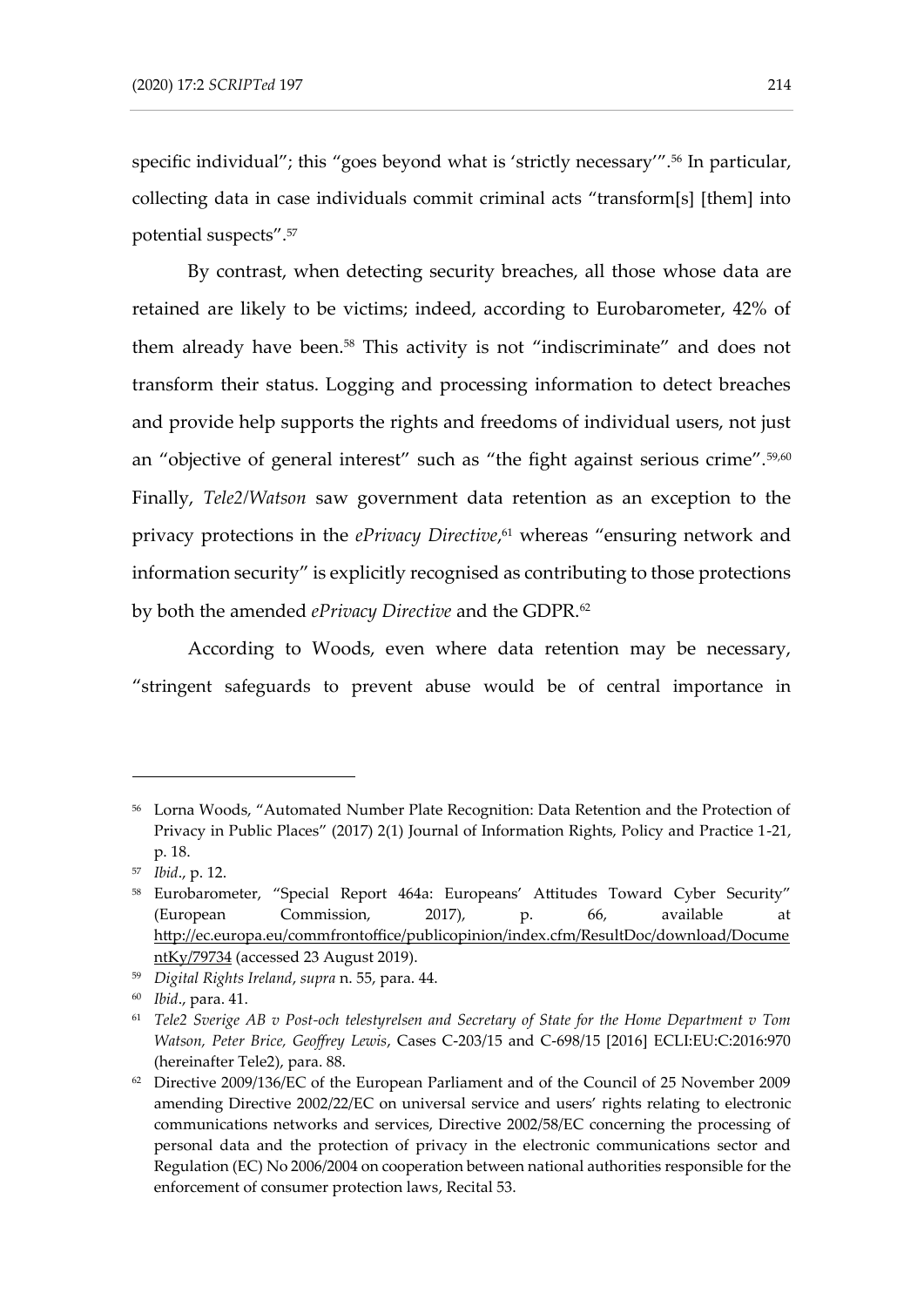determining whether such powers were proportionate". <sup>63</sup> Not only is breach detection compatible with such safeguards, omitting them is likely to make it significantly less effective.

### **4 Safeguards**

Both necessity and purpose limitation principles therefore consider the safeguards that can be applied to the processing as a relevant factor. As noted in the earlier purpose limitation discussion, the organisational safeguards needed to ensure the effectiveness of breach detection and investigation are strongly aligned with those required to ensure privacy is protected. Here we consider the technical safeguards that can, and should, be used.

Nearly all the identifiers used for breach detection – including IP, MAC and email addresses – have the technical characteristics of pseudonyms, defined in the GDPR as:

the processing of personal data in such a manner that the personal data can no longer be attributed to a specific data subject without the use of additional information, provided that such additional information is kept separately and is subject to technical and organisational measures to ensure that the personal data are not attributed to an identified or identifiable natural person.<sup>64</sup>

As noted in *Breyer*, <sup>65</sup> for website logs – and others that record the activity of external users – the "additional information" is not just held separately, but by an entirely different organisation: police powers are likely to be required to

<sup>63</sup> Woods, *supra* n. [56,](#page-17-0) p. 18.

<sup>64</sup> GDPR, *supra* n. [1,](#page-2-0) Article 4(5).

<sup>65</sup> *Breyer*, *supra* n. [13,](#page-5-0) paras 47-8.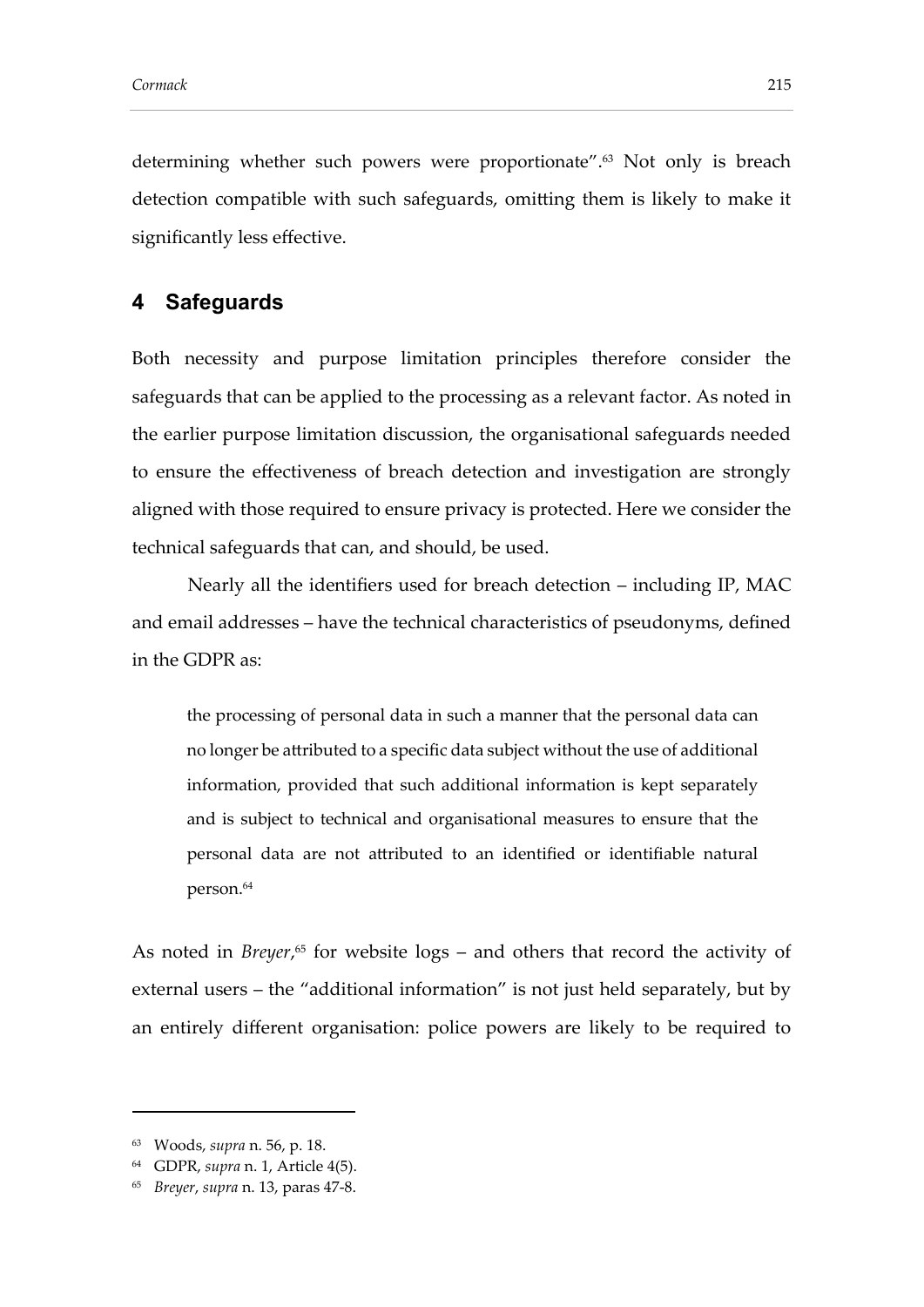obtain it. Even where logs relate to users within the organisation, the additional information is normally generated by separate systems – those concerned with authentication and address allocation – from the network flows and application logs that are the main resource for breach detection.

Furthermore most breach detection can be done without the attribution step. As described above, the first stage in detection is to link several events – each associated with a pseudonymous identifier such as an IP address – into a sequence that may indicate a security breach. Analysis to determine whether a breach is the most likely cause of such an alert can also normally done using just the pseudonymised data. Only when this investigation concludes that a breach probably has occurred is it necessary to identify the individuals involved: to contact them, confirm what has happened and provide assistance. Events that do not correlate into alerts, and alerts whose investigation reveals them to have an innocent explanation, can left as unattributed pseudonyms. Breach detection can therefore be done within a framework recognised by the GDPR both as a safeguard that "can reduce the risks to the data subjects concerned and help controllers and processors to meet their data-protection obligations",<sup>66</sup> and as an "appropriate technical measure" for implementing data protection principles including minimisation<sup>67</sup> and security.<sup>68</sup>

Bolognini and Bistolfi consider that in situations where the purpose may require identification of a subset of individuals, the GDPR's approach to pseudonyms in fact provides the best protection since – unlike anonymisation, which takes data outside the scope of data protection law – pseudonymisation provides both technical safeguards and continuing regulation: it "is able to

<sup>66</sup> GDPR, *supra* n. [1,](#page-2-0) Recital 28.

<sup>67</sup> GDPR, *supra* n. [1,](#page-2-0) Article 25(1).

<sup>68</sup> GDPR, *supra* n. [1,](#page-2-0) Article 32(1)(a).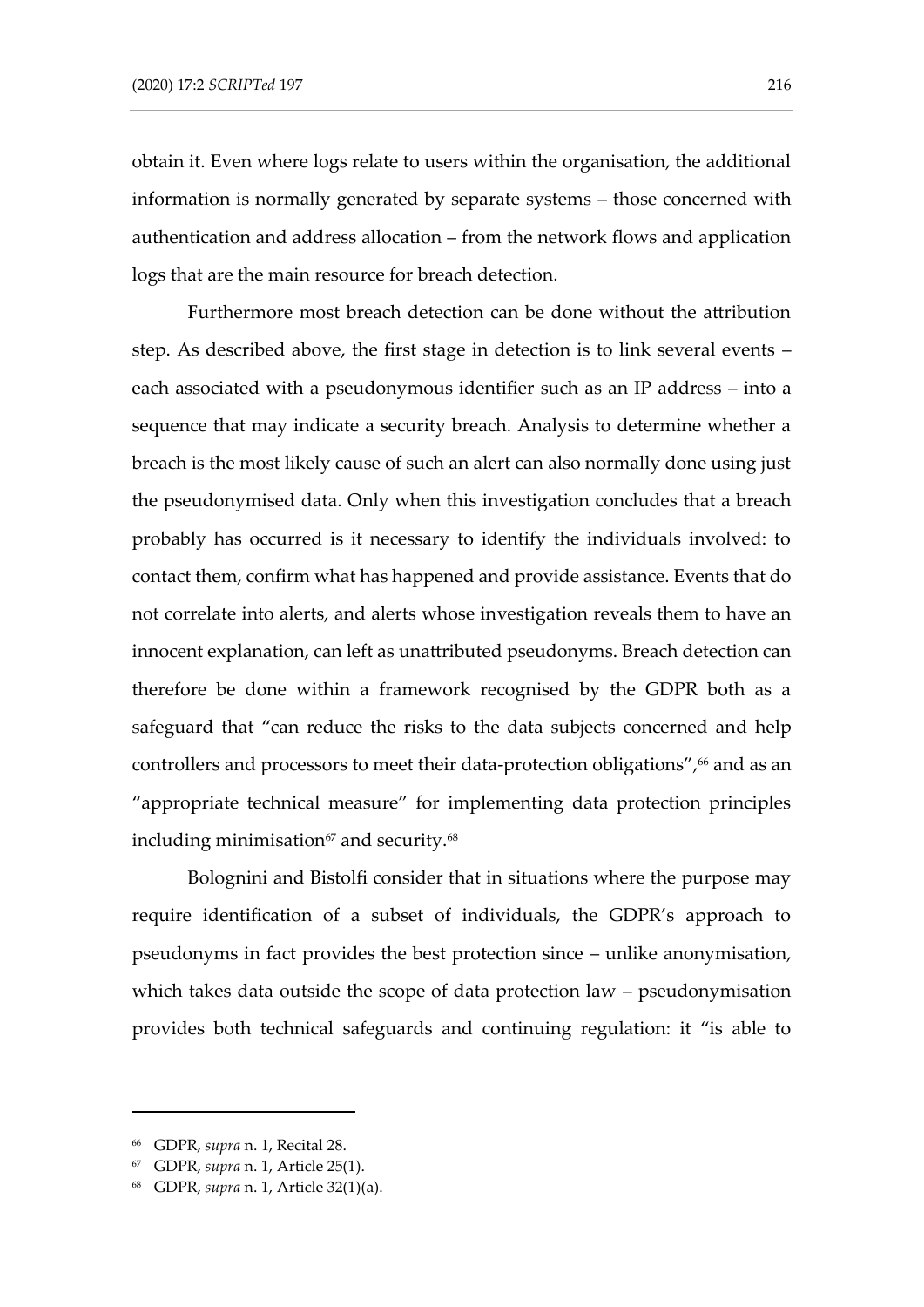<span id="page-20-0"></span>mitigate the risks of a data subject's direct identification, guaranteeing that the data controller uses the data in compliance with norms governing data protection".<sup>69</sup> Treating security event and alert data as pseudonyms ensures that data protection law regulates both the data and processes used for breach detection and the data and processes for linking breaches to individual victims.

Where pseudonyms are used, GDPR Article 11 relaxes the normal rule that individuals must be informed in advance of processing, recognising that identifying individuals to inform them that their pseudonymised data are being processed would remove the benefit of the safeguard.<sup>70</sup> The purpose of breach detection and response thus encourages organisations to do at least as much as the legal requirement, by providing general information to all users of a system that data will be processed for breach detection and response, and informing specific users who do need to be identified, immediately after that linking takes place.

Again, there is a contrast with law enforcement data retention where, according to Spina, "the fact that data are retained and subsequently used without the subscriber or registered user being informed is likely to generate in the minds of the persons concerned the feeling that their private lives are the subject of constant surveillance". <sup>71</sup> Effective breach detection and response require the user to be informed, and action to be taken, as soon as possible after the event. Not informing a user when it appears likely that they are a victim of a security breach would defeat our purpose.

<sup>69</sup> Luca Bolognini and Camilla Bistolfi, "Pseudonymisation and Impacts of Big (personal/anonymous) Data Processing in the Transition from the Directive 95/46/EC to the new EU General Data Protection Regulation" (2017) 33(2) *Computer Law and Security Review* 171-181, p. 178.

<sup>70</sup> GDPR, *supra* n. [1,](#page-2-0) Article 11.

<sup>71</sup> Alessandro Spina, "Risk Regulation of Big Data: Has the Time Arrived for a Paradigm Shift in EU Data Protection Law?" (2014) 5(2) *European Journal of Risk Regulation* 248-252, p. 251.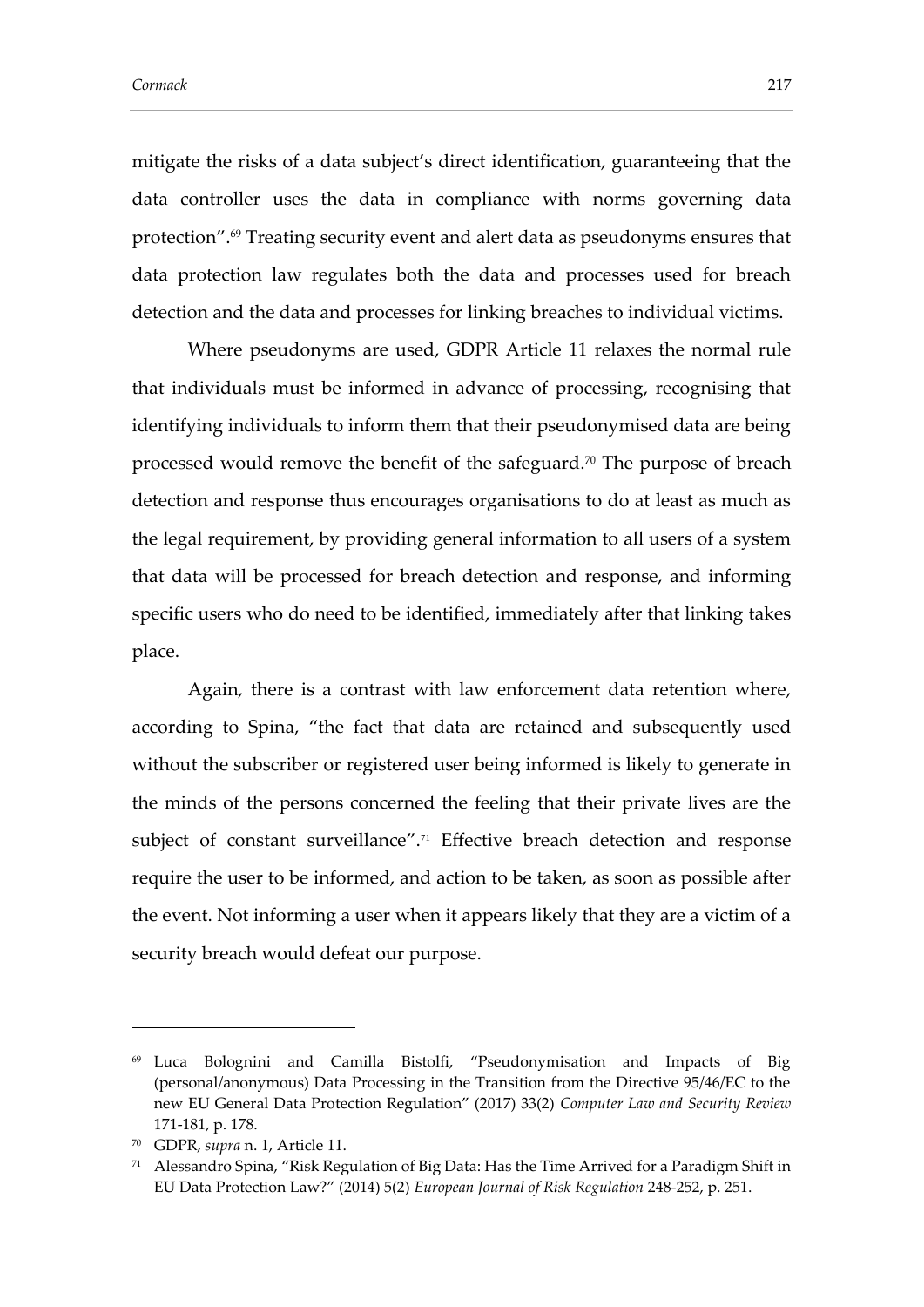Breach detection and response can, and should, therefore follow the "differentiated approach" recommended by Mantelero for data and processing minimisation.<sup>72</sup> Analysis to detect problems is done using pseudonyms, affected users are identified at the last stage of response when offering them assistance. Any lessons learned can be shared to help others using either anonymised data or pseudonyms (such as remote IP addresses) that are only meaningful to the recipient organisation.<sup>73</sup> This approach also contributes to the security and privacy of data, users and systems, since it minimises the risk of analysts inadvertently discovering or disclosing information that is not relevant to the investigation. If unusual activity on a network is analysed and found not to be malicious, the analyst can ignore it without ever knowing which individual users were involved.

Finally, Bolognini and Bistolfi note that using linked pseudonyms to identify and assist individual victims may well involve less, and more predictable, limitation of rights and freedoms than imposing preventive measures on a larger, anonymous, group.<sup>74</sup> The specific question of whether this may constitute "profiling", and how it can be done in accordance with the GDPR, will be considered after examining the general issues raised by the increasing use of automation in breach detection.

### **5 Automated Breach Detection**

Techniques for breach detection have been developed continuously over more than twenty years.<sup>75</sup> Originally these involved manual inspection of logfiles and

<sup>72</sup> Alessandro Mantelero, "Data Protection, e-ticketing, and Intelligent Systems for Public Transport" (2015) 5(4) *International Data Privacy Law* 309-320, p. 312.

<sup>73</sup> Cormack, *supra* n[. 33,](#page-9-0) p. 281.

<sup>74</sup> Bolognini and Bistolfi, *supra* n. [69,](#page-20-0) p. 180.

<sup>75</sup> West-Brown et al., *supra* n. [16.](#page-6-0)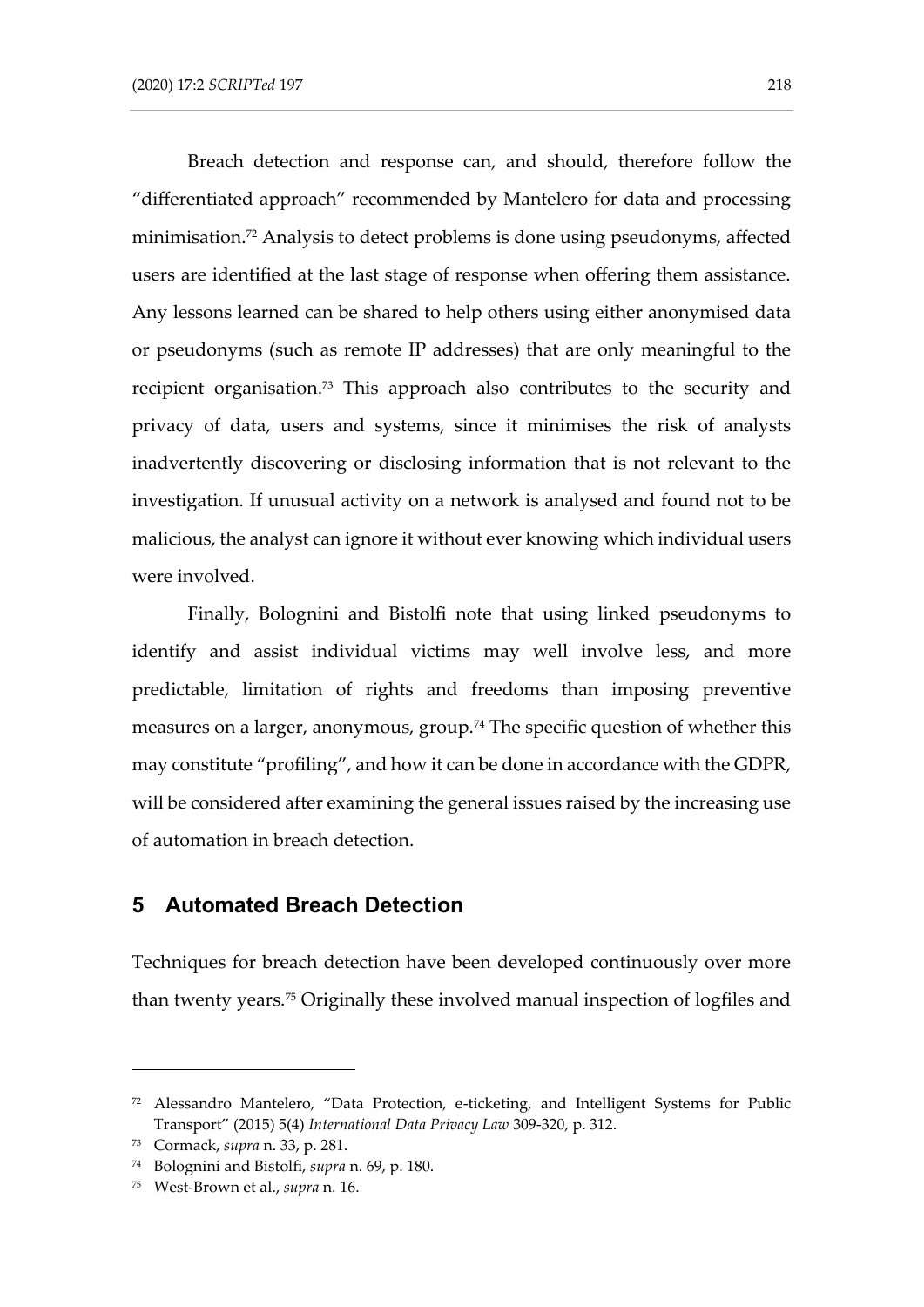network flows; visualisation and investigation tools were then developed to help analysts perform these procedures.<sup>76</sup> Over the same period, our use of networked computers has expanded massively in both scale and complexity, generating security data in much greater volumes than human analysts can handle. In 2014 a national research computing service generated less than 10 Gigabytes of logs a day:<sup>77</sup> in 2018 a single medium-sized university, over 200GB.<sup>78</sup>

<span id="page-22-0"></span>Humans can no longer look at every event on a network or system: indeed looking at individual events is unlikely to be sufficient to reveal most security breaches. As the Article 29 Working Party notes, breaches generally appear as anomalies within the normal patterns of activity and detecting them requires correlating events occurring at different times, in different locations or, indeed, reported by entirely different systems.<sup>79</sup> For example Huang, Kalbarczyk and Nicol describe a hybrid breach detection system that combines information about network flows with logs from applications and content inspection systems.<sup>80</sup> Automation is therefore an essential first stage in most breach detection processes: typically software will be used to analyse the events recorded in flows and logfiles, to identify groups of events that may indicate security breaches – either because they match known patterns of unwanted activity, or because they

<sup>76</sup> Peter Haag, "Watch Your Flows with NfSen and NFDUMP" (2005), available at <https://meetings.ripe.net/ripe-50/presentations/ripe50-plenary-tue-nfsen-nfdump.pdf> (accessed 23 August 2019).

<sup>77</sup> Jingwei Huang, Zbigniew Kalbarczyk, and David M Nicol, "Knowledge Discovery from Big Data for Intrusion Detection Using LDA" (2014) *IEEE International Congress on Big Data* 760- 761, p. 760.

<sup>78</sup> Arthur Clune, University of York, personal communication. 17<sup>th</sup> August 2018.

<sup>79</sup> Article 29 Working Party, "Breach Notification", *supra* n. [8,](#page-4-0) p. 13.

<sup>80</sup> Huang et al, *supra* n. [77,](#page-22-0) p. 760.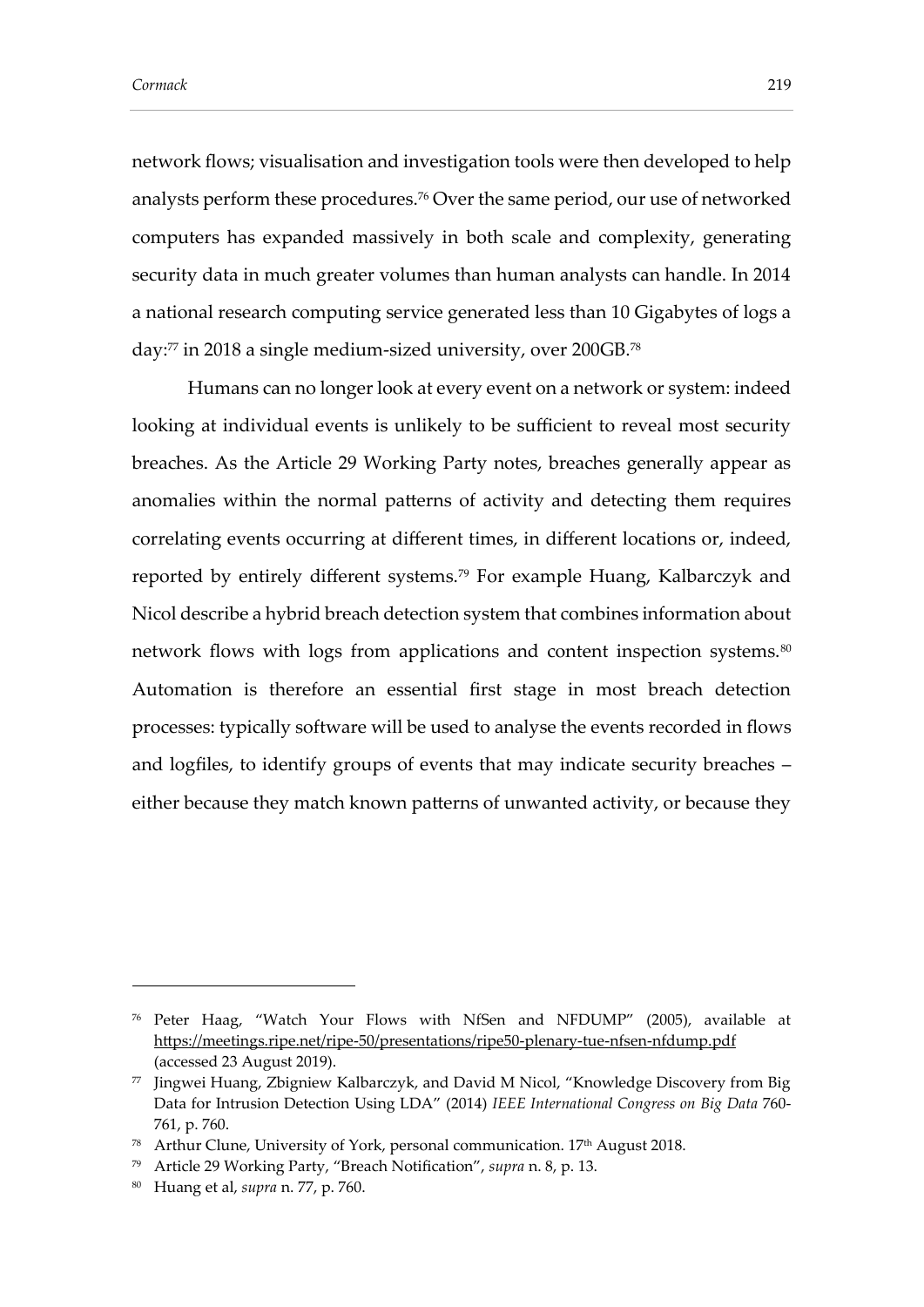<span id="page-23-1"></span>do not match normal patterns – and to alert human analysts of the need to investigate these correlated groups.<sup>81</sup>

This section reviews how automation affects the earlier discussion of purpose, necessity and safeguards; the next considers it in the light of the GDPR's provisions on profiling and automated decision making.

#### **5.1 Automation and Purpose**

Introducing automation does not change the purpose of breach detection – "ensuring network and information security" $82 -$  it merely changes the means by which part of that purpose is achieved. In fact, automation should guarantee adherence to that purpose, since event reduction and correlation programs can be written to specifically target groups of events likely to indicate security breaches. Unlike human analysts, their focus is hard-coded and cannot wander onto other implications of the data they may see.

<span id="page-23-0"></span>Automation may even allow the same breach detection purpose to be achieved through fundamentally different, and less intrusive, techniques: not just a faster version of what was previously done by a human. Zeuch et al describe how an algorithm needed to examine fewer log fields than a human to detect attacks,<sup>83</sup> Anderson et al suggest how malware infections can be detected from the encryption parameters used, rather than having to decrypt all traffic. $^{84}$ 

<sup>81</sup> Tyler Wall, "SIEM Implementation Strategies" (Tripwire, March 13 2018), available at [https://www.tripwire.com/state-of-security/incident-detection/log-management-siem/siem](https://www.tripwire.com/state-of-security/incident-detection/log-management-siem/siem-implementation-strategies/)[implementation-strategies/](https://www.tripwire.com/state-of-security/incident-detection/log-management-siem/siem-implementation-strategies/) (accessed 23 August 2019).

<sup>82</sup> GDPR, *supra* n. [1,](#page-2-0) Recital 49.

<sup>83</sup> Richard Zeuch, Taghi Khoshgoftaar, and Randall Wald, "Intrusion Detection and Big Heterogenous Data: A Survey" (2015) 2:3 *Journal of Big Data* 1-41, p. 34.

<sup>84</sup> Blake Anderson, Subharthi Paul, and David McGrew, "Deciphering Malware's use of TLS (without Decryption)" (2016) 14(3) *Journal of Computer Virology and Hacking Techniques* 195-211.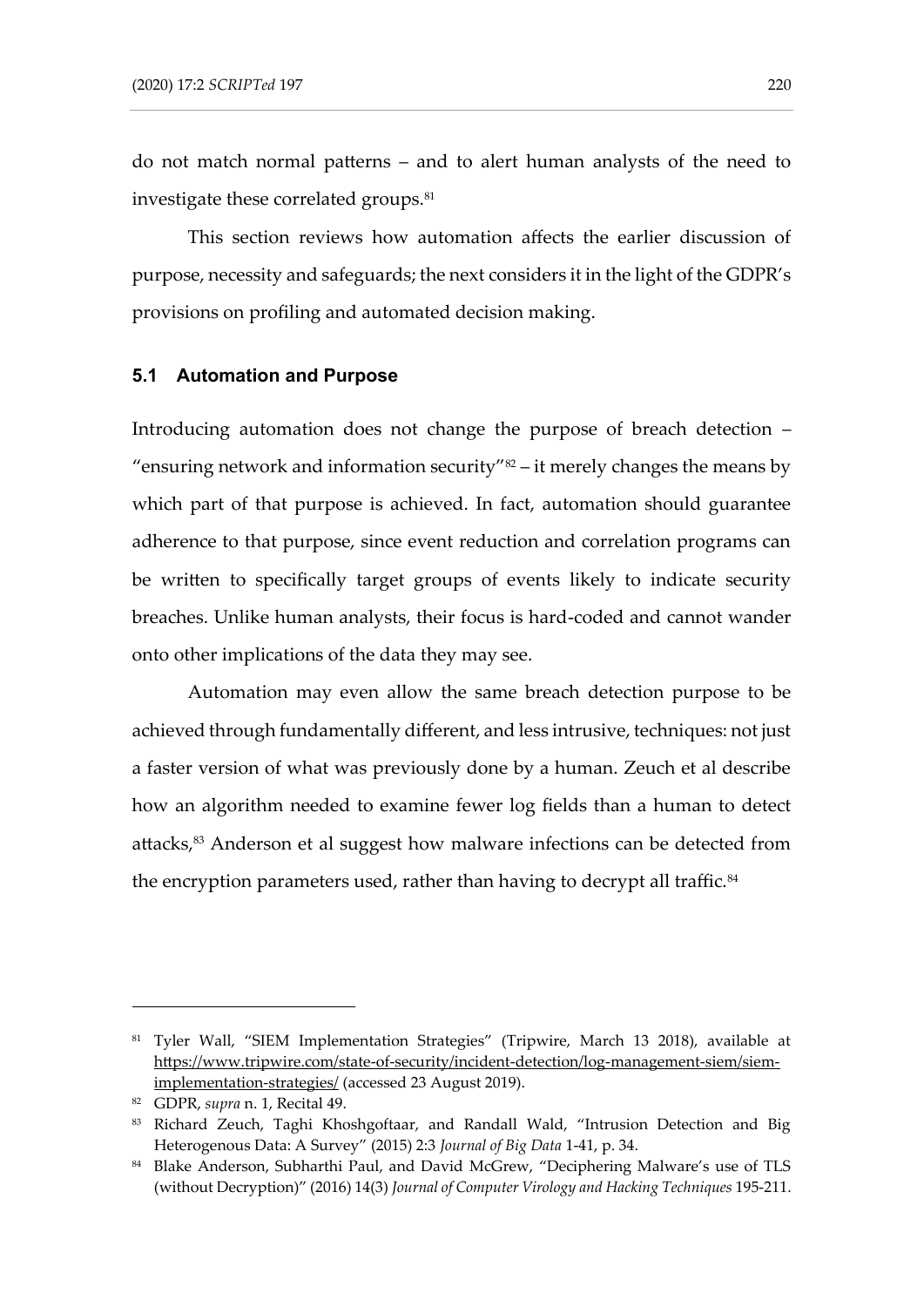Even where programs implement the same method as humans, they can be written to ensure compliance with requirements such as the legitimate interests balancing test, discussed in section 2.2. For example, in accordance with privacy by design principles,<sup>85</sup> automated Denial of Service detection processes benefit from the structure of their input data: inspecting low-risk headers first and passing most legitimate traffic based on these few fields, then performing more detailed inspection of higher-risk data only for flows whose headers raise concern. <sup>86</sup> Parts of messages that contain insufficient information about attacks to justify examining them can be ignored. This ensures that actions involving a slightly greater (but still low) risk to individuals' privacy are only taken where this is justified by a greater risk of individuals being harmed a security breach.

### **5.2 Automation as a Safeguard**

Considering automation as the first stage in Mantelero's differentiated approach to pseudonyms suggests that it is likely to act as a safeguard of individuals' rights. One of the main aims of automation is to eliminate the "noise" (from a breach detection perspective) represented by the majority of legitimate and nonthreatening activity, allowing human analysts to concentrate on threatening and unusual patterns. Events with a harmless explanation are not only protected by pseudonymisation, as discussed in the previous section: with an automated event reduction system they are unlikely to be seen by human analysts at all. Inspection by computer – for example when checking emails for malware – has been treated by the Article 29 Working Party as less privacy intrusive than the

<sup>85</sup> GDPR, *supra* n. [1,](#page-2-0) Article 25.

<sup>86</sup> E.g. F5 Networks, "The F5 DDoS Protection Reference Architecture" (19 December 2014), available at [https://f5.com/resources/white-papers/the-f5-ddos-protection-reference](https://f5.com/resources/white-papers/the-f5-ddos-protection-reference-architecture)[architecture](https://f5.com/resources/white-papers/the-f5-ddos-protection-reference-architecture) (accessed 23 August 2019).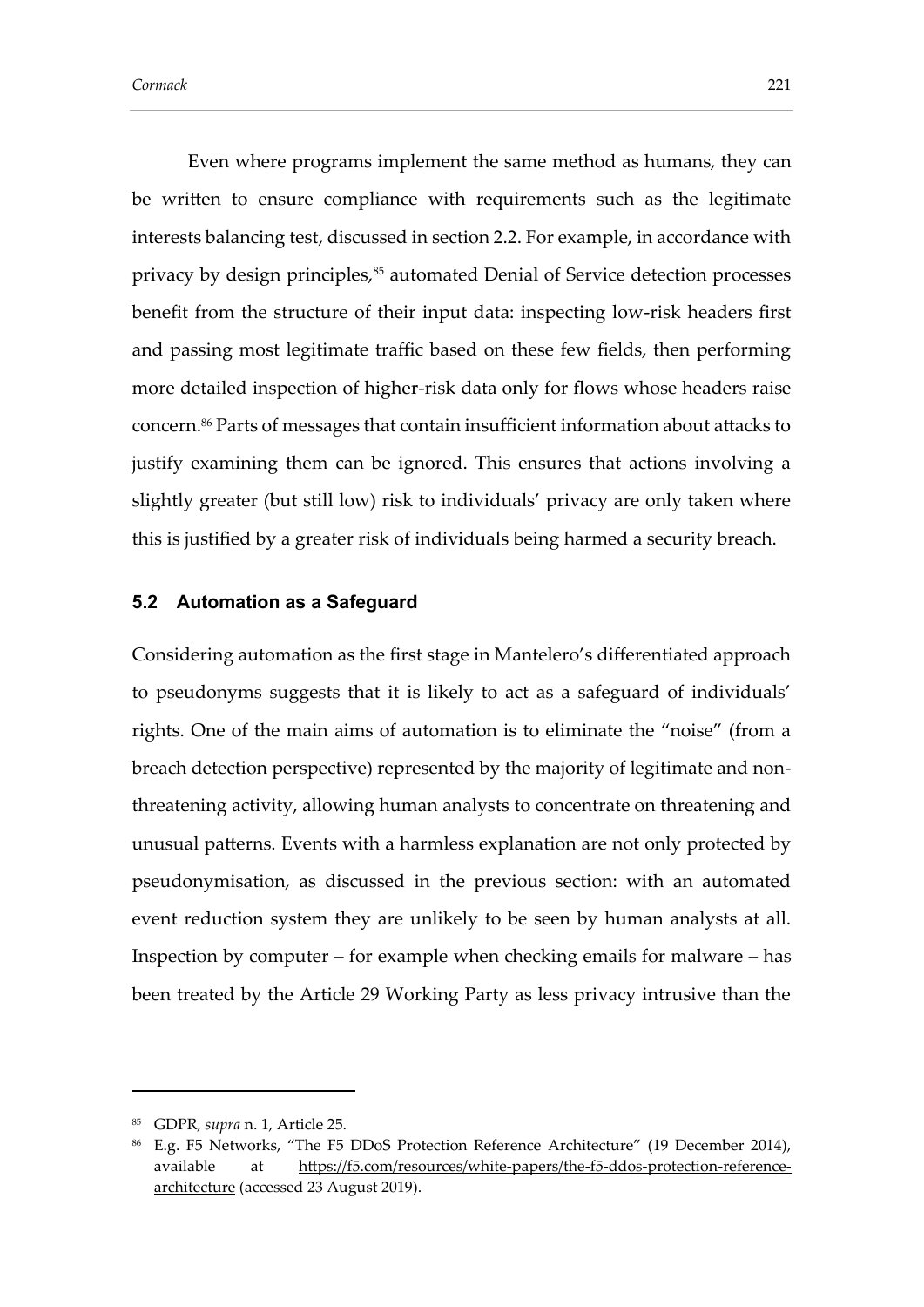same check being done by a human.<sup>87</sup> Automation of such tasks should be considered as a positive safeguard.

As well as making the breach detection process more privacy-respecting, automation may make it faster and more effective. With early detection of breaches recognised as an important way to reduce their impact,<sup>88</sup> approaches such as those described by Zeuch et al – which identified 784 security incidents in a dataset where traditional techniques found only eight $89 -$  may make a major contribution to data protection.

Kuner et al suggest that automation may also act as a safeguard against discrimination and bias: "human decision-making is often influenced by bias, both conscious and unconscious, and even by metabolism … intriguing possibility that it may in future be feasible to use an algorithmic process to demonstrate the lawfulness, fairness and transparency of a decision made by either a human or a machine to a greater extent than is possible via any human review of the decision in question". <sup>90</sup> Tired, hungry incident responders and users of their systems should welcome the consistency and respectfulness of automated decisions.

#### **5.3 Automation and Necessity?**

This analysis suggests that, for types of breach where it is known to be effective, automation can reduce both the data protection risks from security breaches – because they should be detected and resolved more quickly – and the risks

<sup>87</sup> Article 29 Working Party, "Working Document: Privacy on the Internet – An integrated EU Approach to On-line Data Protection" 5063/00/EN/FINAL WP37, p. 40.

<sup>88</sup> GDPR, *supra* n. [1,](#page-2-0) Recital 85.

<sup>89</sup> Zeuch et al, *supra* n. [83,](#page-23-0) p. 2.

<sup>90</sup> Christopher Kuner et al, "The Challenge of Big Data for Data Protection" (2012) 2(2) *International Data Privacy Law* 47-49, p. 47.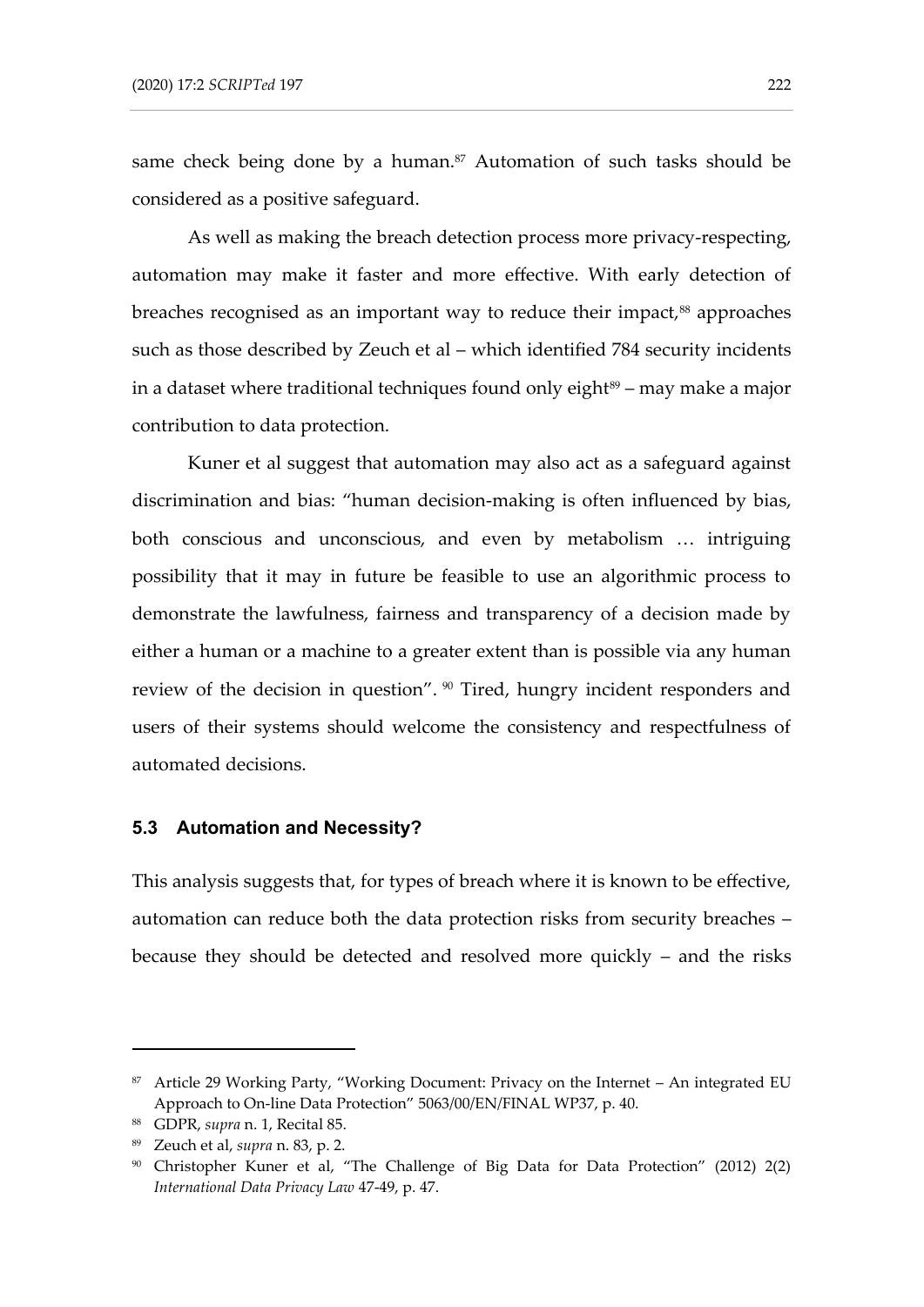arising out of the detection process itself – because there is less human inspection of users' activities and safeguards can be built in. In particular, the human intrusion into legitimate online activities will be much less, as these will be classified as non-malicious by machines, rather than human eyes. For more than a decade, automation has been recognised as a way to defend against malware and spam "without prejudice to confidentiality of the communications":<sup>91</sup> it may well be appropriate to view more modern automated breach detection techniques in the same light.

<span id="page-26-0"></span>Indeed, under the "necessity" principle that processing should choose the least intrusive among a number of different ways of achieving its purpose,<sup>92</sup> it might be argued that the law should positively encourage the greater use of automation, where it can replace human inspection. This is likely, however, to require consideration of GDPR Article 22, which applies specifically to "Automated individual decision-making, including profiling". The next section considers how this might affect the use of automation in detecting breaches.

<sup>&</sup>lt;sup>91</sup> Article 29 Working Party, "Opinion 2/2006 on privacy issues related to the provision of email screening services" 00451/06/EN WP 118 (hereinafter "Email Screening Services"), p.40.

<sup>92</sup> Article 29 Working Party, "Profiling Guidelines", *supra* n. [46,](#page-14-0) p. 17.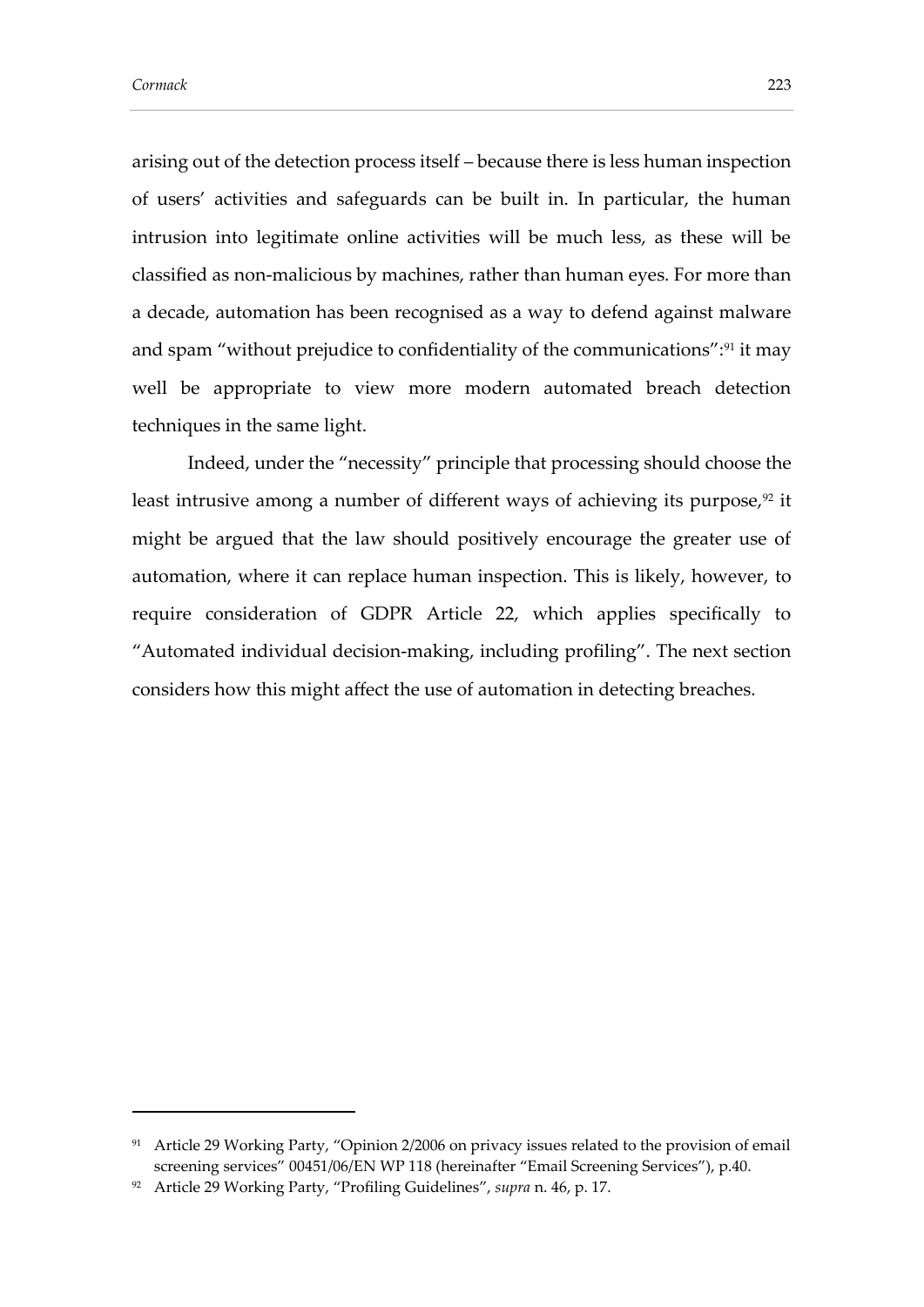### **6 Profiling and Automated Decision Making**

"Profiling" is defined in Article 4(4) of the GDPR as:

any form of automated processing of personal data consisting of the use of personal data to evaluate certain personal aspects relating to a natural person, in particular to analyse or predict aspects concerning that natural person's performance at work, economic situation, health, personal preferences, interests, reliability, behaviour, location or movements <sup>93</sup>

Authors vary in their assessment of the Regulation's attitude to profiling. De Hert and Papakostantinou consider the Regulation, like its predecessor Directive, treats it as a potentially beneficial activity whose risks can be mitigated by regulatory controls. Therefore "the new rules do allow profiling operations to take place even based on sensitive data under the general, but not always applicable, condition that special measures for the protection of individuals have also been implemented".<sup>94</sup> Rubinstein agrees that automating decision-making can "substantially improve its accuracy and scope",<sup>95</sup> but is less optimistic about the law's power to ensure that improvement is used to benefit individuals.

<span id="page-27-1"></span><span id="page-27-0"></span>This section considers whether breach detection will involve either "profiling" or "automated decision making" within the GDPR definitions and, if so, how it can comply with the law's requirements.

<sup>93</sup> GDPR, *supra* n. [1,](#page-2-0) Article 4(4).

<sup>&</sup>lt;sup>94</sup> Paul De Hert and Vagelis Papakostantinou, "The New General Data Protection Regulation: Still a Sound System for the Protection of Individuals?" (2016) 32 *Computer Law & Security Review* 179-194, p. 189.

<sup>95</sup> Ira Rubinstein, "Big Data: The end of privacy or a new beginning?" (2013) 3(2) *International Data Privacy Law* 74-87, pp. 77-78.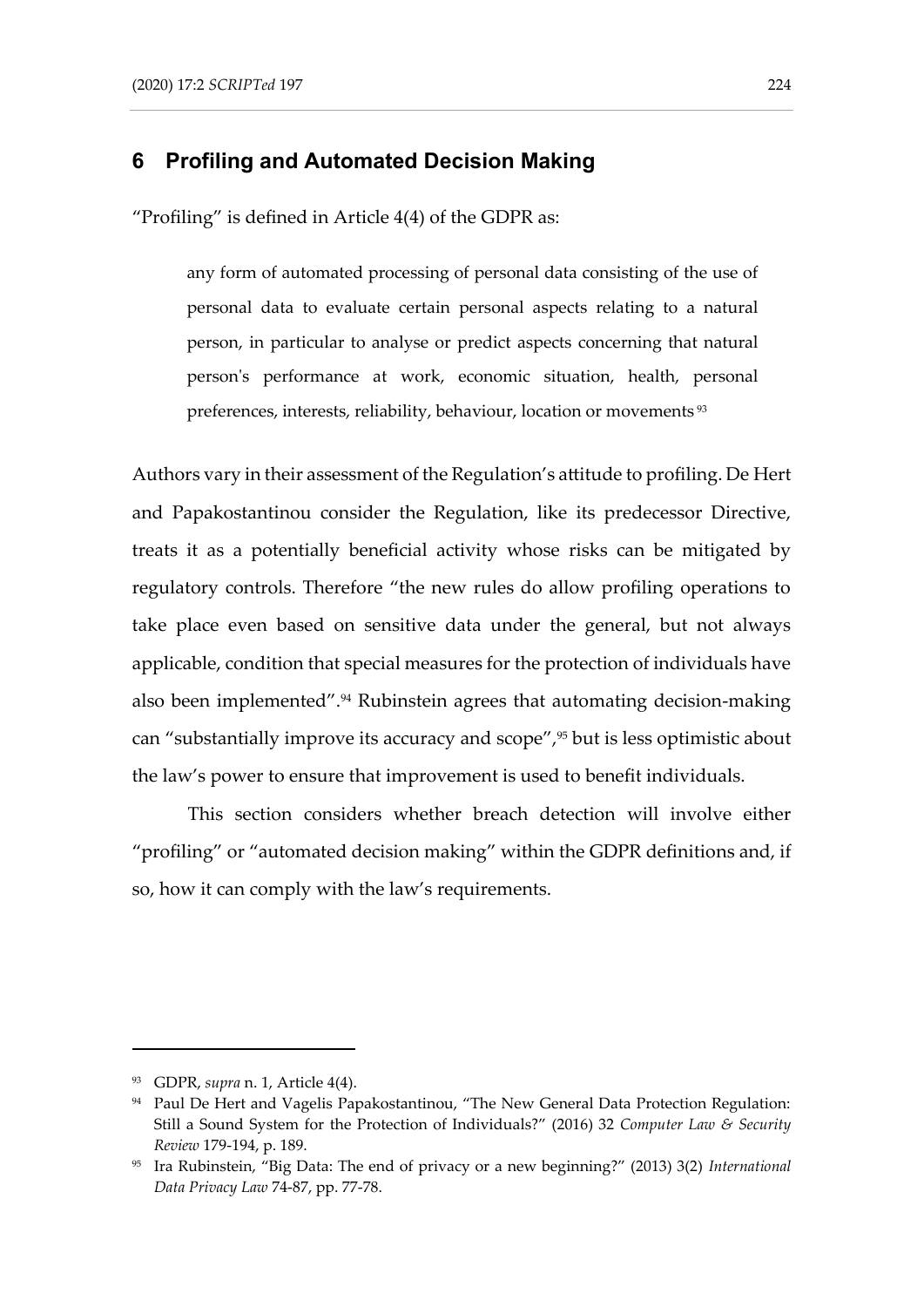Breach detection will involve processing information about the use of networks and systems, to identify attacks and those who have been affected by them. It could be argued that this falls outside the Regulation's definition of Profiling, as the purpose is to identify insecure machines and accounts, not to "evaluate … personal aspects" of their users. However such hair-splitting should be unnecessary, as the "special measures for the protection of individuals" set out in Recital 71<sup>96</sup> are, in any case, things that strongly support the aims of automated breach detection systems and their operators. Those developing such systems already strive to identify "appropriate mathematical or statistical procedures". False positives (alerts when there is no security breach) and false negatives (failure to detect an actual breach) both undermine the effectiveness of systems and waste operators' and users' time, so developers and operators are keen to "ensure … that factors which result in inaccuracies in personal data are corrected and the risk of errors minimised". Much of the information processed would help an attacker – not least by informing him whether his activities have been detected and recognised – so there is a strong incentive to use both technical and organisational measures to keep it secure. In 2013 the Article 29 Working Party recommended pseudonyms (discussed in section 4) as a specific safeguard for profiling.<sup>97</sup> Discriminatory algorithms – where protected characteristics of the attacker or victim affect the likelihood of an attack being detected – would constitute false positives, false negatives, or both, so should quickly be rejected.

<span id="page-28-0"></span><sup>96</sup> GDPR, *supra* n. [1,](#page-2-0) Recital 71.

<sup>97</sup> Article 29 Working Party, "Advice paper on essential elements of a definition and a provision on profiling within the EU General Data Protection Regulation" (13 May 2013) (hereinafter "Profiling Advice"), p. 4.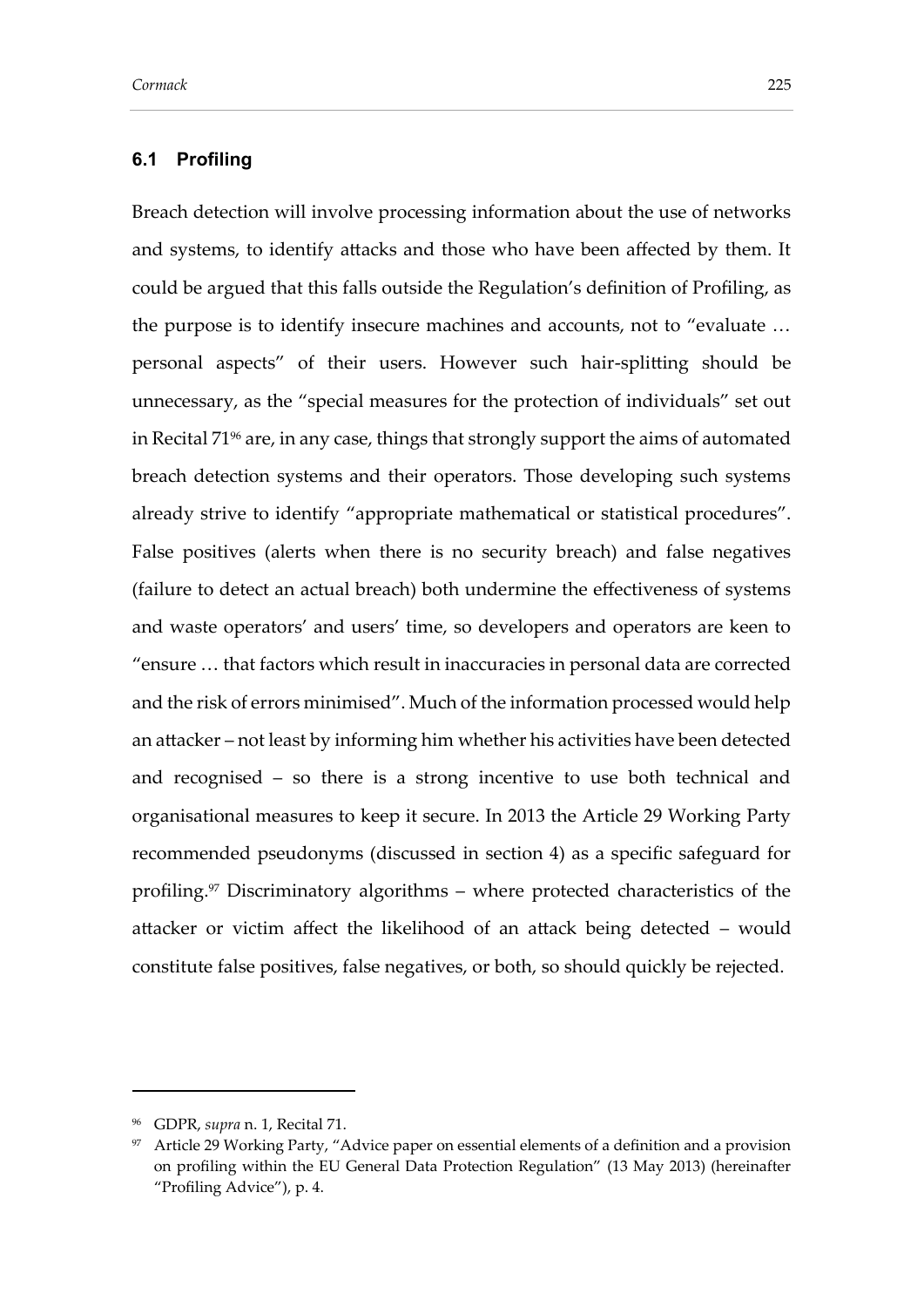If profiling involves "systematic and extensive evaluation of personal aspects" then Article 35(3)(a) requires a data protection impact assessment (DPIA).<sup>98</sup> Since breach detection systems are not intended to "evaluate personal aspects" at all, it seems unlikely that they would reach this threshold. However, as their legal basis is the legitimate interests of the organisation, they will in any case be subject to the data minimisation and rights balancing tests required by Article 6(1)(f). Before committing to a large-scale, expensive and resourceintensive deployment, organisations are likely to perform a detailed assessment of the shared risks and benefits for both the organisation and its users, in terms very similar to a formal DPIA.

Whether or not breach detection systems involve profiling in the GDPR sense, they will therefore benefit greatly from being developed and used in accordance with the Regulation's wishes. In fact the Regulation does not impose any requirements merely because an activity falls within the definition of "profiling". Instead GDPR Article 22 places requirements on "automated individual decision-making", which is considered in the next section.

#### **6.2 Automated Decision Making**

In most cases automated breach detection will be used to raise alerts when sequences of events require further investigation by human analysts. Any subsequent action will normally be based on the conclusions reached by those analysts, taking into account their previous experience and the context surrounding the particular sequence of events. For example an analyst should quickly identify when a spike in network traffic is due to a new release of a

<sup>98</sup> GDPR, *supra* n. [1,](#page-2-0) Article 35(3)(a).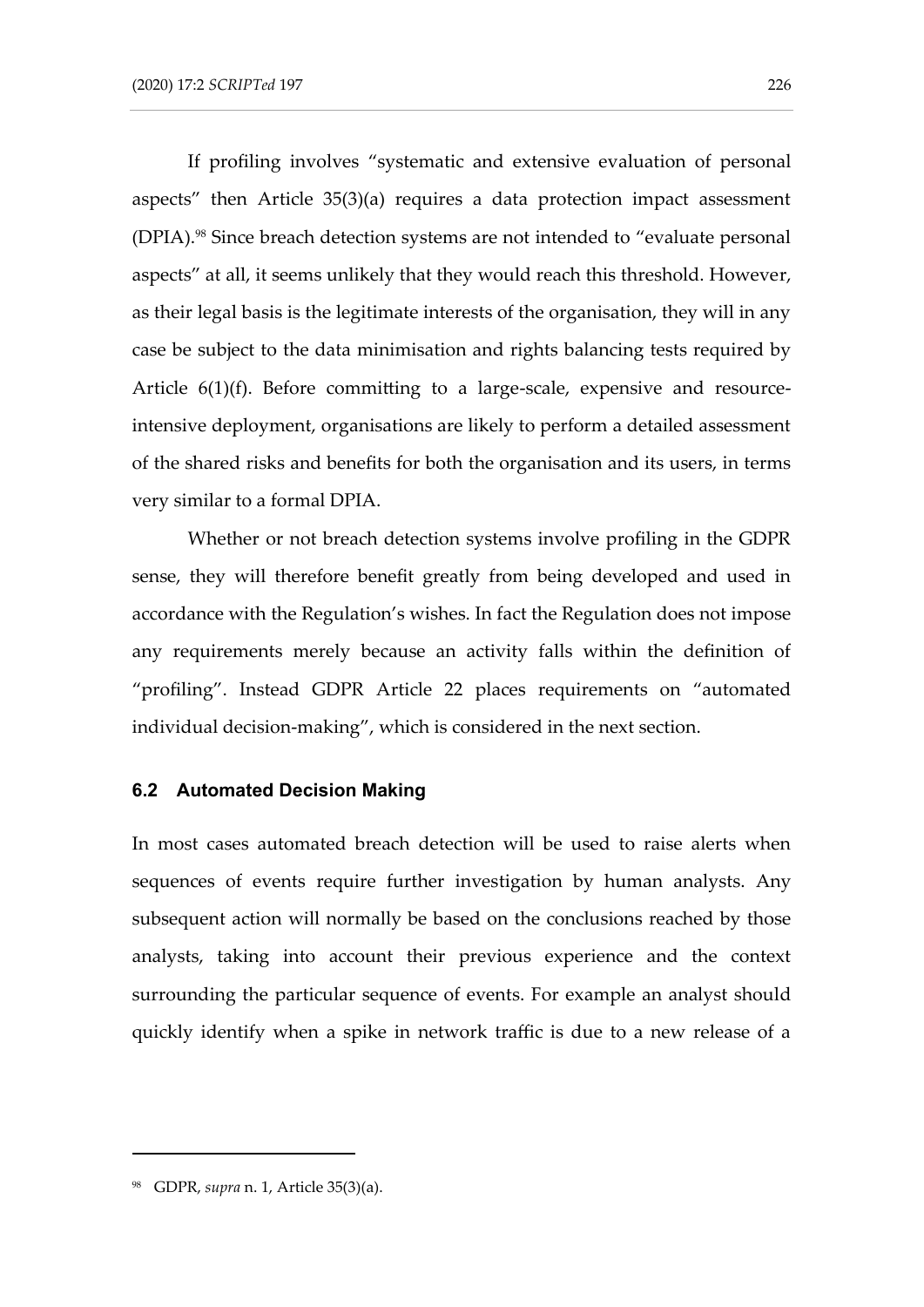popular operating system, rather than an attack.<sup>99</sup> According to the Article 29 Working Party's Guidelines on Automated Individual Decision-Making and Profiling, this involvement of "someone who has the authority and competence to change the decision … consider[ing] all the relevant data" will take the activity outside the scope of Article 22.<sup>100</sup>

In a few situations, however, the threat to a system, data or users will be sufficiently clear and urgent that operators will choose to have an alert trigger an immediate automated response. Such responses are commonly used to block senders of virus-infected or spam emails;<sup>101</sup> in some countries to quarantine ISPs' customers whose systems appear to have been compromised;<sup>102</sup> and increasingly to re-direct distributed denial of service (DDoS) attacks away from their targets. These systems – sometimes referred to as Incident Prevention Systems (IPS) – make decisions without prior human review, so might constitute "automated individual decision-making", regulated by GDPR Article 22.

Article 22(1) states that:

The data subject shall have the right not to be subject to a decision based solely on automated processing, including profiling, which produces legal effects concerning him or her or similarly significantly affects him or her

Applying this to automated incident prevention therefore raises three questions: what constitutes a solely automated decision? What right may be created? Does

<sup>99</sup> Alex Hern, "iOS7 update doubles UK and German net traffic and may have reached 100m" (The Guardian, 19 September 2013), available at <https://www.theguardian.com/technology/2013/sep/19/ios-7-update-traffic-100-million> (accessed 23 August 2019).

<sup>100</sup> Article 29 Working Party, "Profiling Guidelines", *supra* n. [46,](#page-14-0) p. 21.

<sup>101</sup> Article 29 Working Party, "Email Screening Services", *supra* n. [91,](#page-26-0) p. 2.

<sup>&</sup>lt;sup>102</sup> Jeroen Pijpker and Harald Vranken, "The Role of Internet Service Providers in Botnet Mitigation" (2016) *Proceedings of the 23rd European Intelligence and Security Informatics Conference* 24-31, p. 26.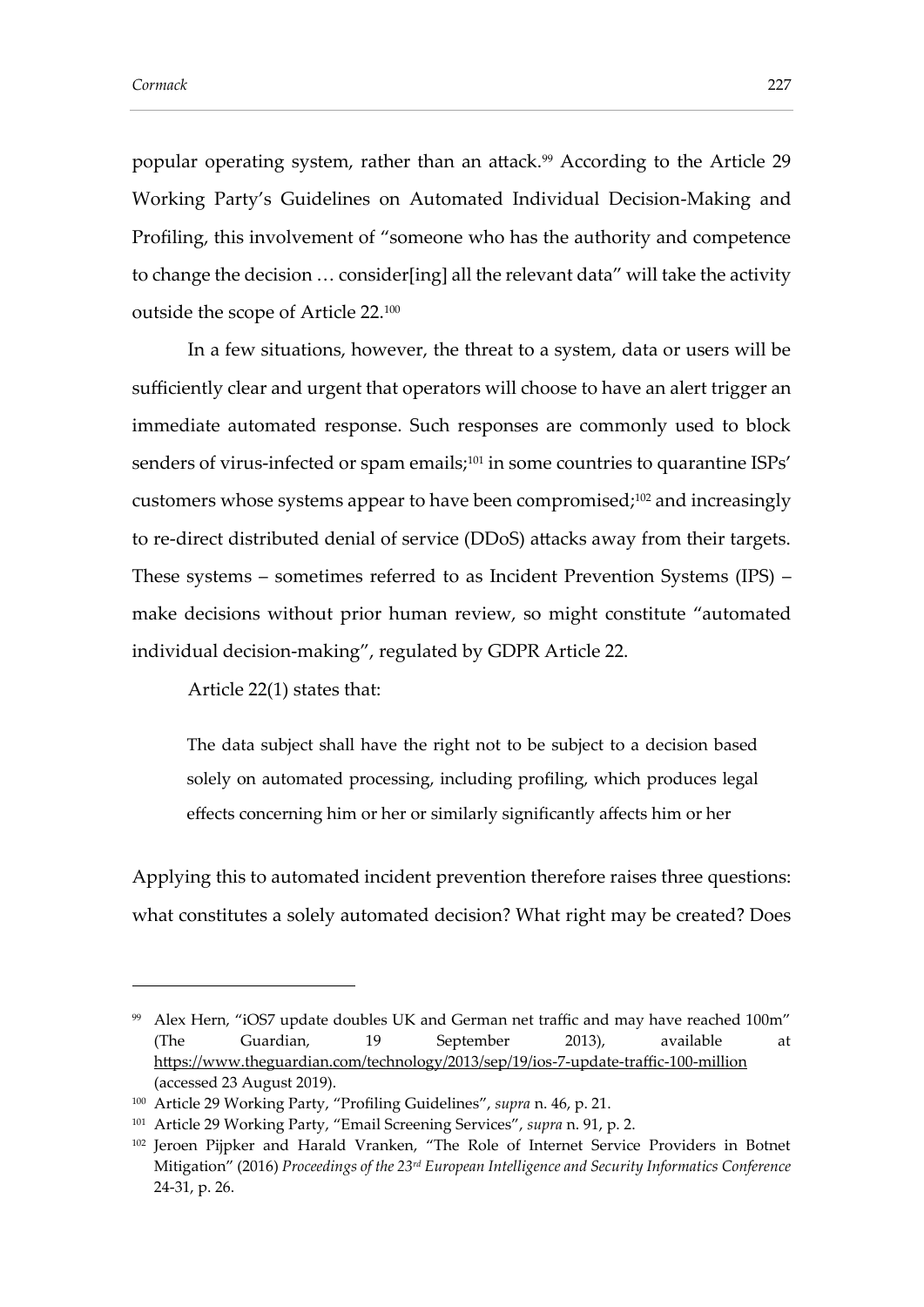the decision sufficiently affect an individual to create that right?

<span id="page-31-0"></span>Kuner et al note that Article 22(1) is an expansion – from profiling to any kind of automated decision-making – of Article 15(1) of the 1995 *Data Protection Directive*. <sup>103</sup> Analysing that Article, Bygrave concluded that "a response on the part of computer software … to particular constellations of data and data input" probably is a decision.<sup>104</sup> He also considers that a decision is solely automated "if a decision … originates from an automated data-processing operation the result of which is not actively assessed by [any person] before being formalised as a decision".<sup>105</sup> Unsurprisingly, automated incident prevention does therefore involve solely-automated decisions.

Bygrave considered the Article 15 right "one of the most difficult to construe properly" in the Directive.<sup>106</sup> He noted that it "does not take the form of a direct prohibition on a particular type of decision making":<sup>107</sup> a Member State could comply either by creating an individual right of human review after an automated decision was made, or by proactively banning such decisions.<sup>108</sup> A right to review is stronger – since it concerns the decision reached, not just the risks involved in the processing that led up to it – than the right to object that already exists (under Art.14 DPD/Art.21 GDPR) whenever processing is based on legitimate interests.<sup>109</sup> Rubinstein interprets Article 15 as a right to "resist automated decisions and seek human intervention"; $110$  in 2013 the Article 29

<sup>103</sup> Christopher Kuner et al., "Machine Learning with Personal Data: is Data Protection Law Smart Enough to Meet the Challenge?" (2017) 7(1) *International Data Privacy Law* 1-2, p. 1.

<sup>&</sup>lt;sup>104</sup> Lee Bygrave, "Minding the Machine: Article 15 of the EC Data Protection Directive and Automated Profiling" (2001) 17(1) *Computer Law and Security Report* 17-24, p. 19.

<sup>105</sup> *Ibid*., p. 20.

<sup>106</sup> *Ibid*., p. 17.

<sup>107</sup> *Ibid*.

<sup>108</sup> *Ibid*., p. 18.

<sup>109</sup> Ibid.

<sup>110</sup> Rubinstein, supra n. [95,](#page-27-0) p. 79.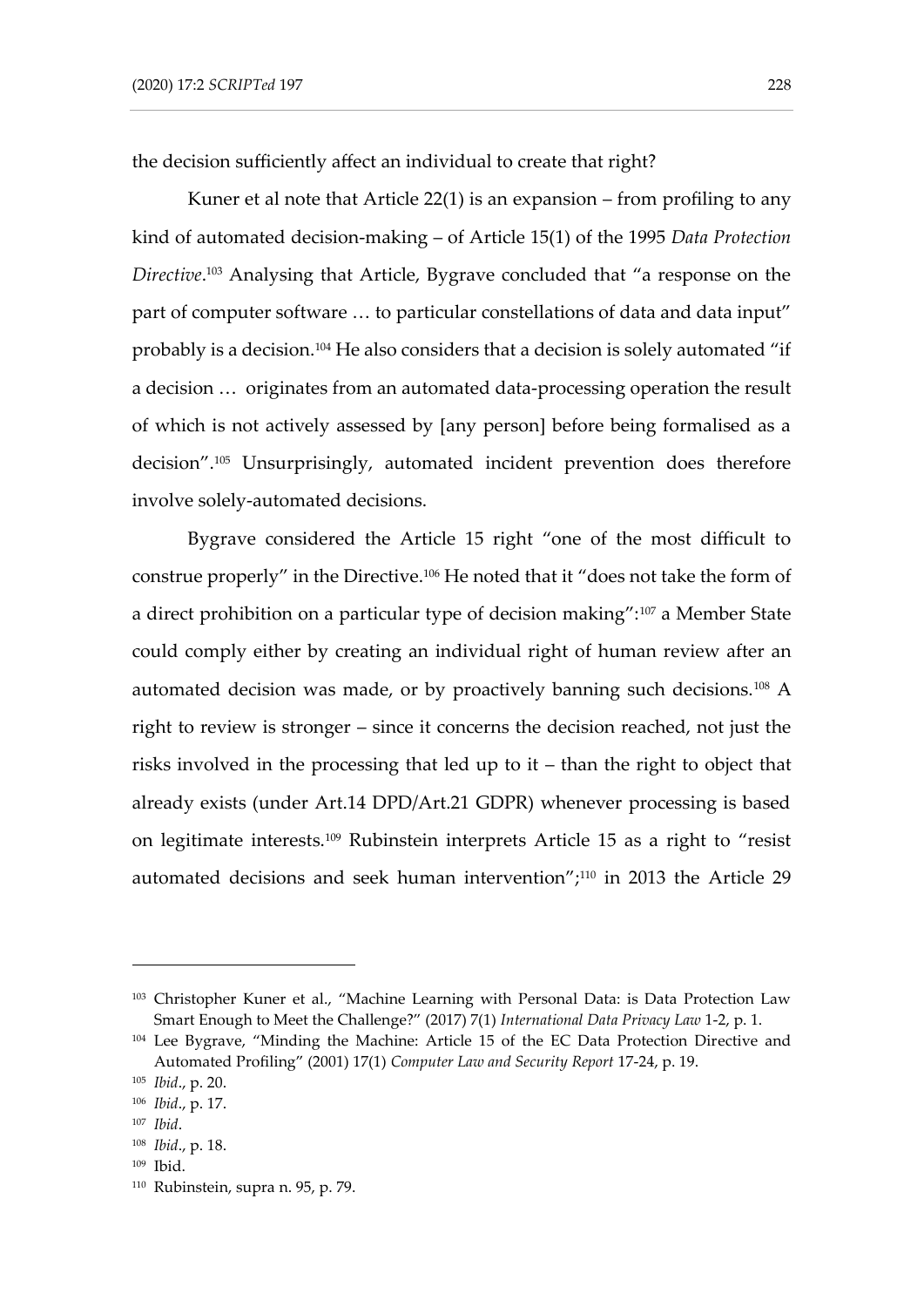Working Party also appear to have intended this interpretation of Article 22 as an individual, retrospective right:

Data subjects should also have the right to access, to modify or to delete the profile information attributed to them and to refuse any measure or decision based on it or have any measure or decision reconsidered with the safeguard of human intervention.<sup>111</sup>

However five years later the Working Party concluded that the Article 22 "right" was on the contrary "[a] general prohibition on this type of processing […] to reflect the potential risks to individuals' rights and freedoms".<sup>112</sup> Whether automated incident prevention continues to be permitted therefore depends, since none of the Art.22(2) exemptions applies, on whether it "similarly significantly affects" data subjects.

An automated action that prevents an individual becoming a victim of crime might seem to significantly affect them however, from the context, Bygrave considers that Article 15 in fact requires a decision that is "significantly **adverse** in its consequences" (emphasis added), <sup>113</sup> suggesting that "it is extremely doubtful that Art. 15(1) may apply when a decision has purely beneficial effects for the data subject."<sup>114</sup> In their 2013 analysis the Article 29 Working Party expected the future Regulation to provide "a reasonable degree of discretion to assess the actual effects – positive and negative"; $^{115}$  in 2018 that "only serious impactful events will be covered" by Article 22.<sup>116</sup> Although not explicit, this seems to confirm that only adverse effects and impacts are of concern (the

<sup>111</sup> Article 29 Working Party, "Profiling Advice", supra n. [97,](#page-28-0) p. 3.

<sup>112</sup> Article 29 Working Party, "Profiling Guidelines", supra n. [46,](#page-14-0) p. 9.

<sup>113</sup> Bygrave, supra n. [104,](#page-31-0) p. 20.

<sup>114</sup> *Ibid*., p. 19.

<sup>115</sup> Article 29 Working Party, "Profiling Advice", *supra* n. [97,](#page-28-0) p. 4.

<sup>116</sup> Article 29 Working Party, "Profiling Guidelines", *supra* n. [46,](#page-14-0) p. 21.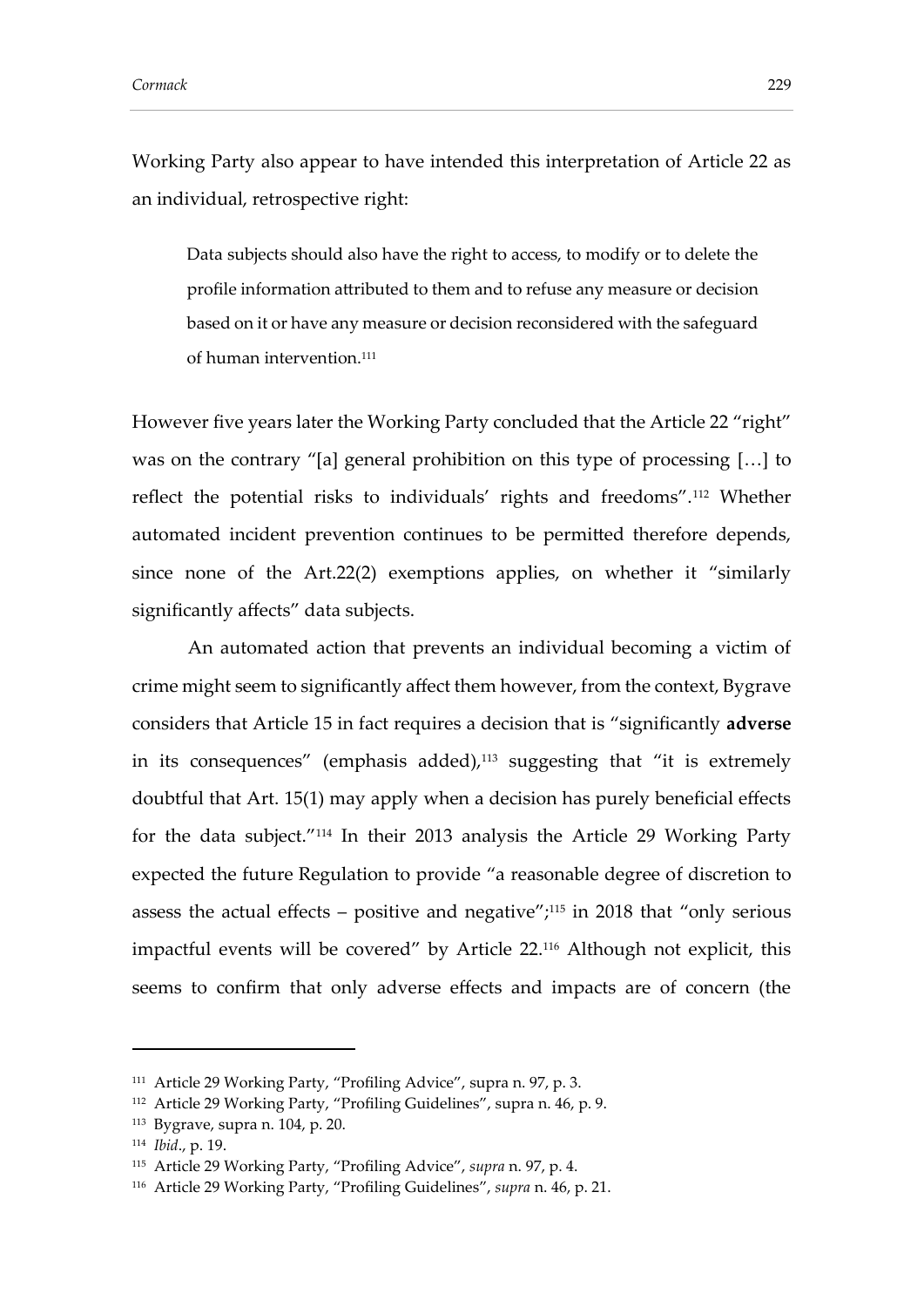requirement for an "adverse legal effect" is made explicit in s.49(2)(a) of the UK's *Data Protection Act 2018*). Since the effect of automated incident prevention should be positive: to remove, or at least reduce, the impact of the crime on the victim, this "seriously impactful" test should ensure it does not fall within the Working Party's Article 22 ban.

The attacker whose aims – such as the installation of profitable ransomware – are thwarted might wish to argue that this does constitute a "significantly adverse" outcome for them. However automated blocking of such an attack will not create "legal effects" of the kind discussed by the Working Party (cancellation of a contract, denial of a social benefit granted by law, refusal of entry to a country).<sup>117</sup> Any subsequent process that did lead to legal effects such as fines or imprisonment would be the result of considerable human decision-making within the prosecution system, so would fall outside Article 22.

In the past the Article 29 Working Party has strongly supported automated scanning and blocking of virus-infected e-mails.<sup>118</sup> Automated systems are now used to protect against ransomware and Denial of Service attacks that can shut down even global service providers<sup>119</sup> and user organisations.<sup>120</sup> This new interpretation of Article 22 as a prohibition makes it essential that its threshold is set well above the level of actions required to defend users, networks and systems. In particular, Regulators must be cautious in

<sup>117</sup> *Ibid*.

<sup>118</sup> Article 29 Working Party, "Email Screening Services", *supra* n. [91,](#page-26-0) p. 6.

<sup>119</sup> Nicky Woolf, "DDoS attack that disrupted internet was largest of its kind in history, experts say" (The Guardian, 26 October 2016), available at <https://www.theguardian.com/technology/2016/oct/26/ddos-attack-dyn-mirai-botnet> (accessed 19 August 2019).

<sup>120</sup> Alex Hern and Samuel Gibbs, "What is WannaCry ransomware and why is it attacking global computers?" (The Guardian, 12 May 2017), available at [https://www.theguardian.com/technology/2017/may/12/nhs-ransomware-cyber-attack-what](https://www.theguardian.com/technology/2017/may/12/nhs-ransomware-cyber-attack-what-is-wanacrypt0r-20)[is-wanacrypt0r-20](https://www.theguardian.com/technology/2017/may/12/nhs-ransomware-cyber-attack-what-is-wanacrypt0r-20) (accessed 19 August 2019).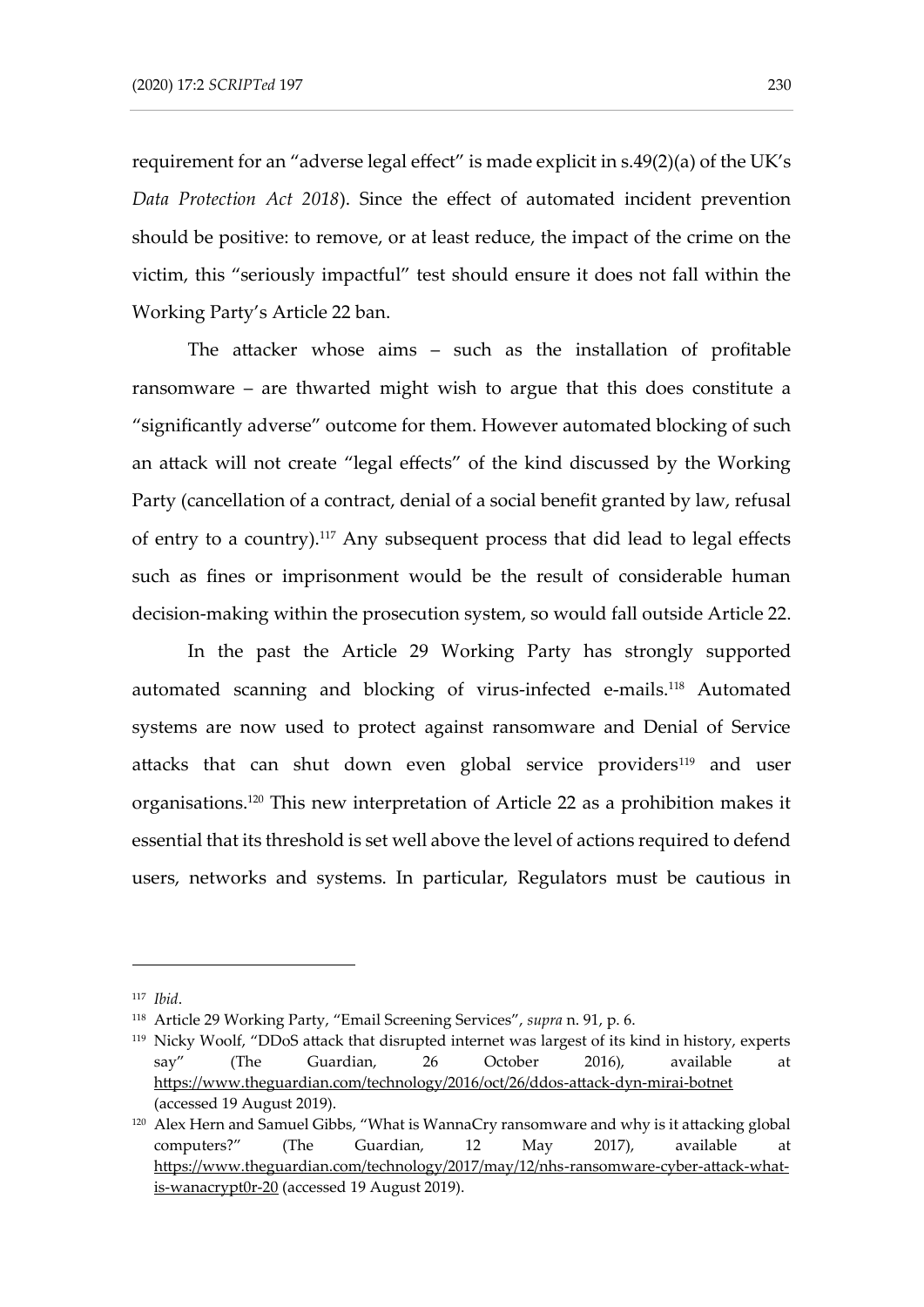interpreting "similarly significant" non-legal effects to ensure that automatically depriving criminals of financial opportunities does not fall within the ban.

### **6.3 Automation in practice**

By interpreting Article 22 as a prohibition, and therefore having to apply a high threshold, the Working Party has removed lower-impact automated decisions from both the additional information provisions in Article 15(1)(h) and the safeguards in Article 22(3). Even if this means that organisations are not legally required to operate their automated defences in accordance with these Articles, it may well benefit their purpose to do so.

Users of online services should be reassured to know that their providers are using automated technologies to detect activity that is abnormal or has the characteristics of known attacks and, if appropriate, to block it. As discussed in the previous chapter, automated alerts reduce the quantity of personal data that needs to be inspected by human incident responders, thus providing greater privacy for legitimate use. The Working Party has recognised that having a program, rather than a human, check for malicious content is more privacyprotecting;<sup>121</sup> it should also be faster and more effective. A public notice of the presence of automated defences might even discourage some attackers who conclude that the benefits of attacking that organisation's systems and users are not worth the risk. Such transparency should not, of course, go as far as telling an attacker how to circumvent the defences and evade detection, but the level of explanation proposed by the Article 29 Working Party in 2018 should not create these risks.<sup>122</sup>

<sup>121</sup> Article 29 Working Party, "Email Screening Services", *supra* n. [91,](#page-26-0) p. 40.

<sup>122</sup> Article 29 Working Party, "Profiling Guidelines", *supra* n. [46,](#page-14-0) p. 25.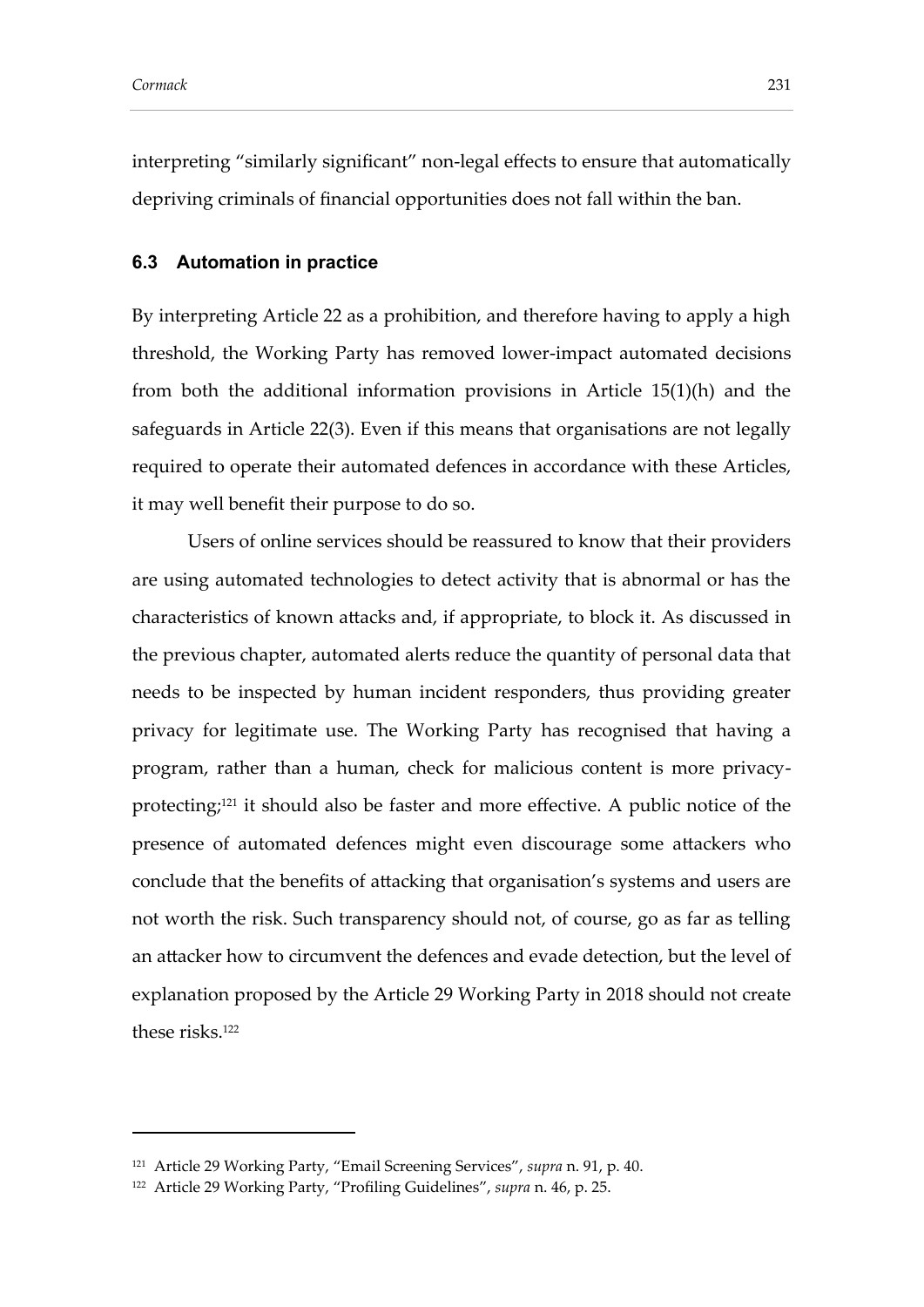Even for high-impact decisions, the law does not appear to require data controllers to notify data subjects when an automated rule has been triggered.<sup>123</sup> The purpose of breach detection will, nonetheless, often encourage operators to do so. Where a user has been placed in quarantine, the security team will want to assist them in removing the malicious software or other cause. Blocking of a DDoS attack is likely to be of interest to an organisation's managers and IT staff, but not to the majority of users who benefit from the silent protection. The volume of automatically-blocked e-mails (48% of all messages in 2018, according to Symantec<sup>124</sup>) is likely to mean recipients will not want to be interrupted every this happens, but systems will normally offer the option to periodically review such messages and provide feedback if algorithms are mis-classifying them.

These opportunities to review and tune algorithms based on user feedback again mean that security teams are likely to want to do more than the law requires. Recital 71 applies only to high-impact decisions and suggests only that "the controller should … ensure, in particular, that factors which result in inaccuracies in personal data are corrected and the risk of errors minimised".<sup>125</sup> However incident responders whose algorithms have failed to accurately detect a breach – even if using entirely accurate personal data and with minimal impact, this time – will have a strong incentive to improve them.<sup>126</sup>

It therefore appears that even automated incident prevention can be done in compliance with the GDPR. However there is sufficient concern about largescale automated data processing that mere legal compliance may not be sufficient

<sup>123</sup> *Ibid*.

<sup>124</sup> Symantec, "Internet Security Threat Report Vol.24" (Symantec, 2019), p. 1, available at <https://www.symantec.com/security-center/threat-report> (accessed 12 August 2019).

<sup>125</sup> GDPR, *supra* n. [1,](#page-2-0) Recital 71.

<sup>126</sup> Wall, *supra* n. [81.](#page-23-1)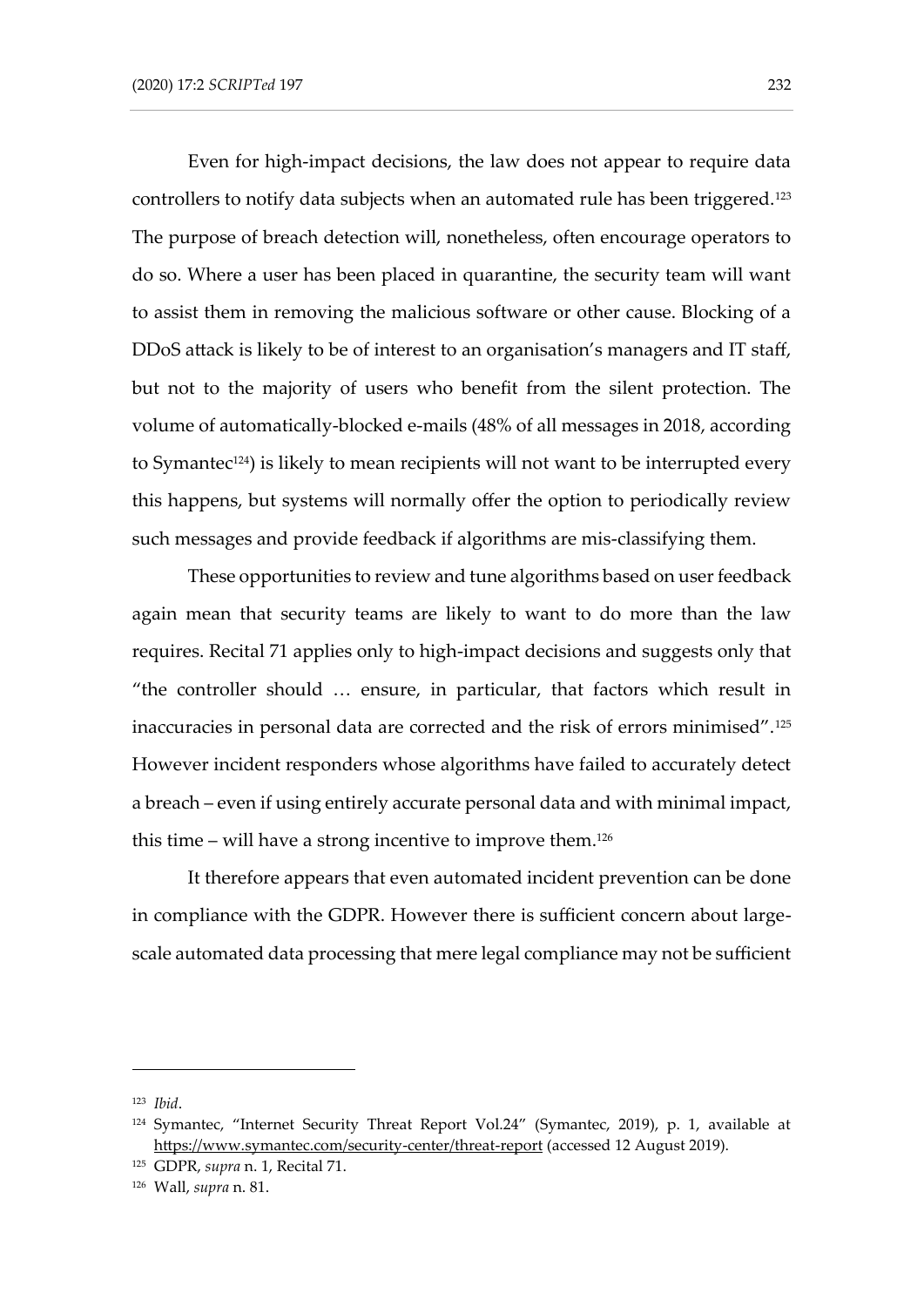to ensure public confidence and support. The final section considers how breach detection, including automation, can achieve that.

### **7 Beyond Compliance: Avoiding "Creepiness"**

Concerns about large-scale processing of personal data are widespread, crossing even the boundaries between traditionally different privacy cultures. In the USA, Leonard finds a "perception that business data analytics principally involved hidden and deliberatively secretive identification and targeting of individual consumers for 'one to one' marketing":<sup>127</sup> in Europe the concern is "the personal dignity and integrity of individuals compromised by decisions made by automated processes, when contrasted with decisions made by humans having regard to individual circumstances and constrained by human rights laws and also, perhaps, human empathy?".<sup>128</sup>

<span id="page-36-0"></span>Leonard notes, however, the "highly contextual way in which 'creepiness' concerns arise":<sup>129</sup> machines are not always bad, humans not always good. As Nissenbaum<sup>130</sup> would predict, in some contexts automation is perceived as a benefit, in others a threat. Doubts are widespread whether compliance – even with strict European privacy laws – will be sufficient to avoid these concerns. Rubinstein worries that the GDPR, while recognising "issues associated with targeting, profiling, and consumer mistrust, relies too heavily on the discredited informed choice model, and therefore fails to fully engage with the impending

<sup>&</sup>lt;sup>127</sup> Peter Leonard, "Customer Data Analytics: Privacy Settings for 'Big Data' Businesses" (2014) 4(1) *International Data Privacy Law* 53-68, p. 54.

<sup>128</sup> *Ibid*., p. 55.

<sup>129</sup> *Ibid*., p. 54.

<sup>130</sup> Helen Nissenbaum, *Privacy in Context* (Stanford: Stanford University Press, 2010), p. 195.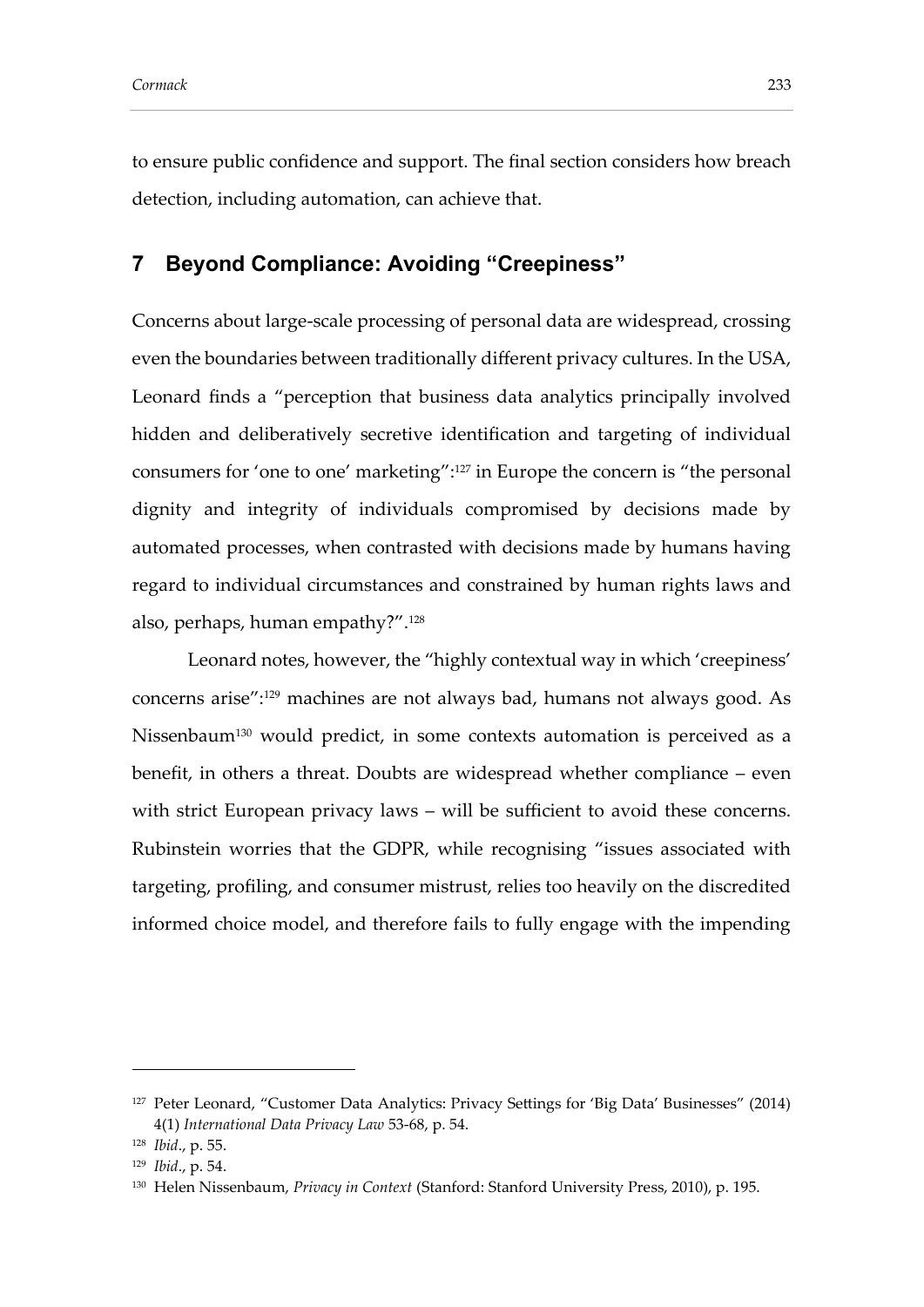Big Data tsunami".<sup>131</sup> De Hert and Papakonstantinou note that drafting of this law started before big data began to "challenge the limits of legislation".<sup>132</sup>

This final section therefore summarises, first, how breach detection contributes to, rather than conflicting with, expectations of online service use; then how, in each of the areas discussed, the purpose of breach detection is best served by doing more than the law requires.

#### **7.1 Contributing to the Online Context**

Nissenbaum suggests that, whether or not a use of data complies with the applicable law, individuals are likely to perceive it as breaching privacy if it conflicts with their expectations for the context in which it was provided.<sup>133</sup> This goes beyond the Article 29 Working Party's use of surprise as an indicator of incompatible processing,<sup>134,135</sup> since a fully disclosed secondary use may still conflict with contextual expectations. However, security – including breach detection and remediation – should be a basic expectation whenever we go online. Legislators and regulators are making this expectation more explicit; the media frequently remind us of the risks posed by services whose security measures are insufficient.<sup>136</sup> The fact that personal data are processed for these purposes should neither surprise users, nor breach their contextual expectations.

In contrast to the systems that concern Leonard, breach detection is the opposite of a secret transfer of value from individual to provider. As discussed in section 2.1, its primary purpose, which requires it to be done openly, is to

<sup>131</sup> Rubinstein, *supra* n. [95,](#page-27-0) p. 74.

<sup>132</sup> De Hert and Papakonstantinou, *supra* n. [94,](#page-27-1) p. 180.

<sup>133</sup> Nissenbaum, *supra* n. [130,](#page-36-0) p. 140.

<sup>134</sup> Article 29 Working Party, "Purpose Limitation", *supra* n. [21,](#page-7-0) p. 24.

<sup>135</sup> Article 29 Working Party, "Transparency", *supra* n[. 43,](#page-13-1) p. 24.

<sup>136</sup> Rory Cellan-Jones, "Dixons Carphone Admits Huge Databreach" (BBC News, 13 June 2018) available at <https://www.bbc.co.uk/news/business-44465331> (accessed 19 August 2019).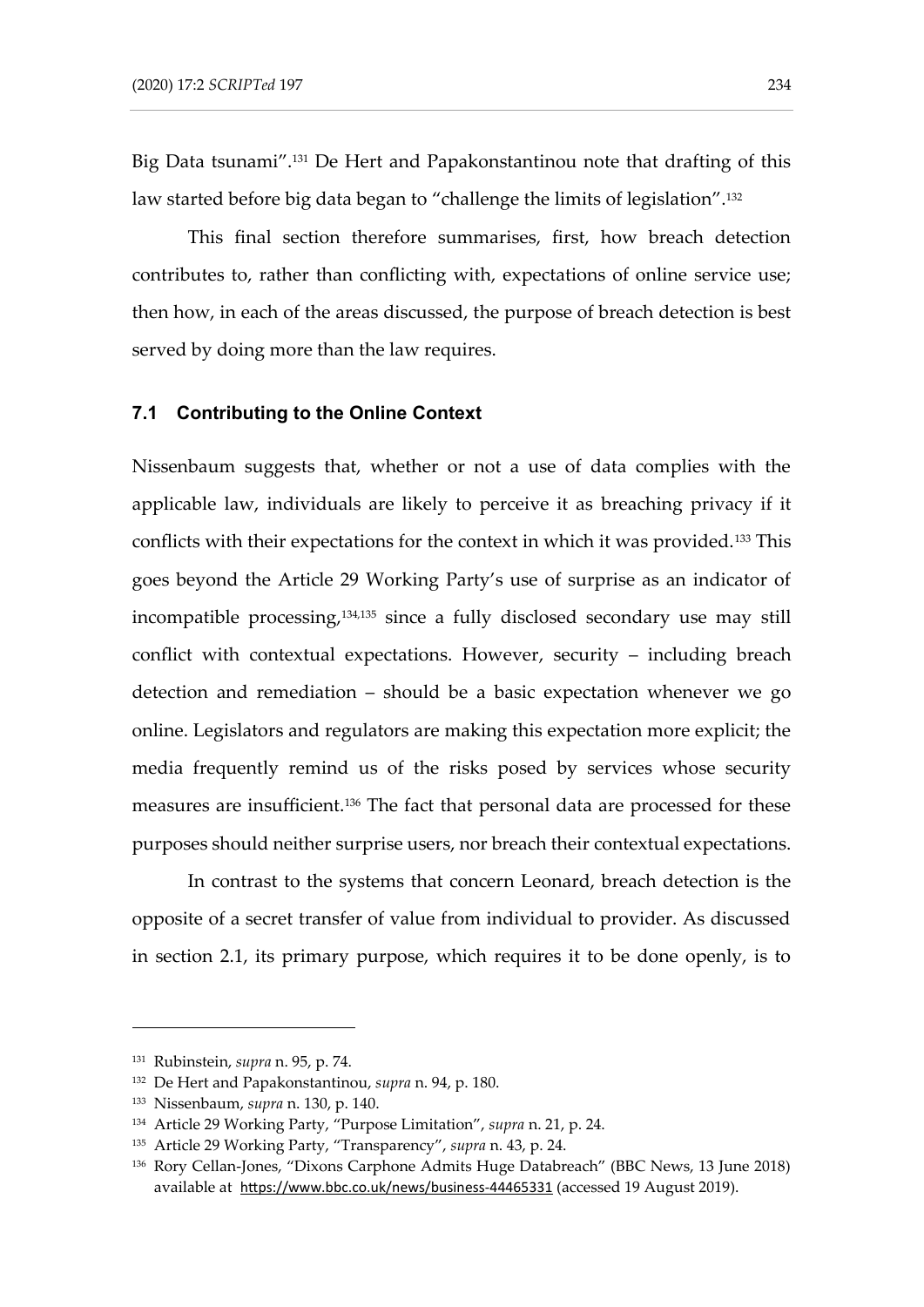protect those whose data may be at risk. The benefits that accrue to service operators are a secondary result of achieving that primary purpose: sales are not lost, reputations are protected (or even enhanced), fines and compensation do not need to be paid. Here the interests of individuals and providers are strongly aligned, not conflicting. As discussed in section 4, Individuals may be 'targeted', in the sense of receiving personalised attention, but this will only happen when they appear to have been victims of a security breach and need help. Not informing victims would defeat the purpose of the processing and leave both individual and provider exposed to continuing harm.

As discussed in section 6.2, only a few breach detection processes will involve fully-automated decision-making. In most cases, humans will check the results and recommendations of automated systems against their own experience and knowledge of context – precisely to ensure that a breach, rather than an unexpected but legitimate activity, is the most likely cause – before taking any action. Even where defensive actions are fully automated, a rapid human feedback process is essential to achieve the desired goal of permitting legitimate traffic while blocking hostile activity. Automation should, in fact, free up human resource to make these context-dependent decisions: in breach detection, machines and humans have highly complementary roles.

#### **7.2 More than Compliance**

Recital 49 of the GDPR sets a high standard for network and information security activities. Most of the information processed will be subject to data protection law; in addition to the normal requirements of necessity, proportionality, fairness, etc., as a legitimate interest processing must, unlike any other legal basis, be explicitly tested against the risk to individuals' rights and freedoms. For breach detection, these are not just legal requirements: they are essential to delivering the objective of improving the security of users, data systems and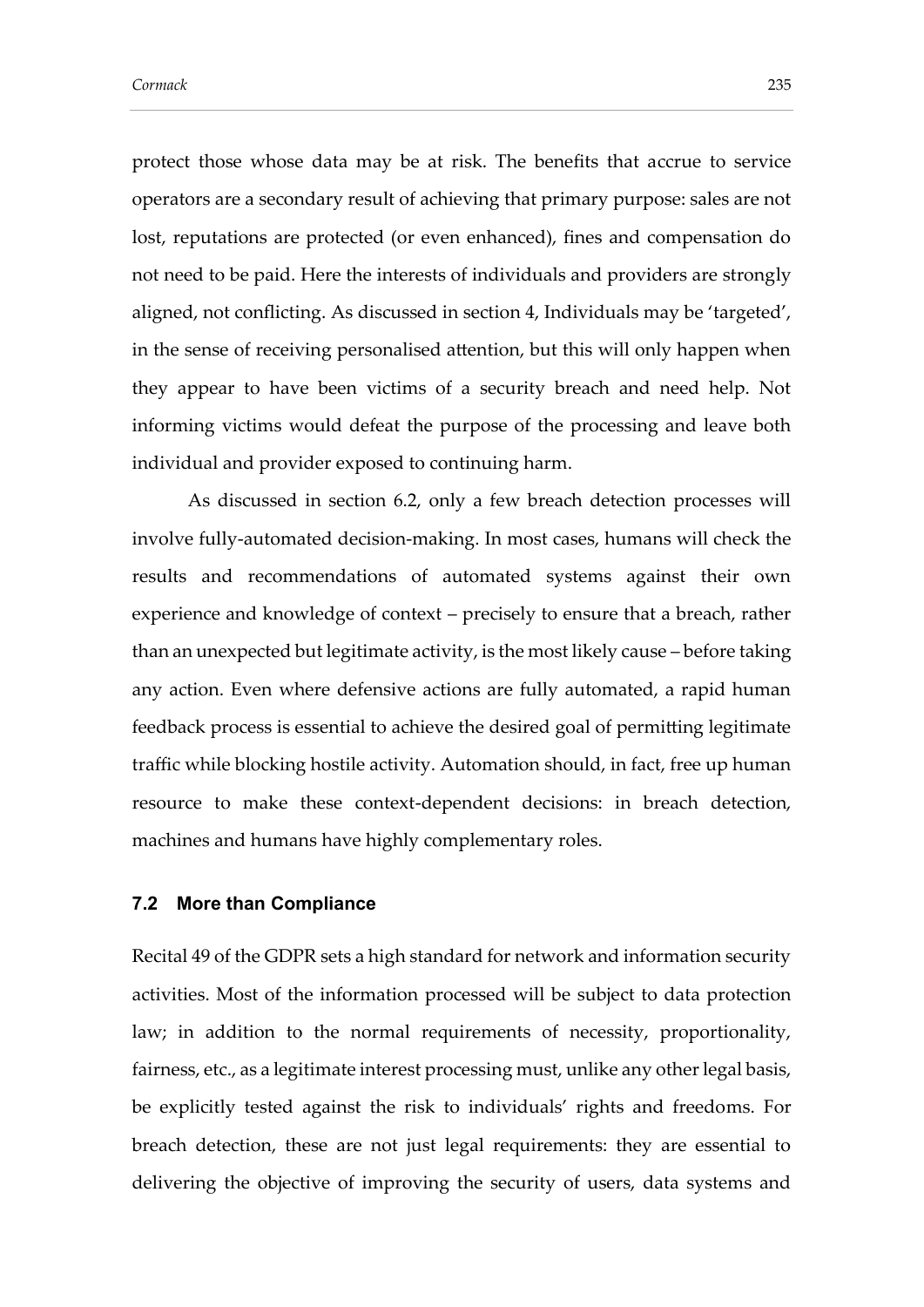networks. Indeed, as this paper has shown, that objective often encourages security teams to implement more safeguards than the law requires. They should not be worried by – or seek to avoid – falling within regulation's scope.

Section 2 discussed purpose limitation. Unlike many large-scale data processing activities, breach detection is focussed, from the start, on a single, well-defined purpose. Furthermore, that purpose now has strong support from regulators, and publicising it can provide direct benefits by discouraging casual attackers. Whereas the law establishes two types of secondary purpose – those that are compatible and those that are separately declared – breach detection will be most effective if done in accordance with both sets of obligations. Its activities should be closely linked to the continuing, secure, delivery of online services and they should always be designed to enhance, rather than put at risk, the rights and freedoms of individuals using those services.

Section 3 examined necessity: the requirement that processing be done in the least intrusive way that will achieve the objective. Although breach detection does require processing of large quantities of information about the use of networked services, this reflects the universal risk of becoming a victim of an online attack and the relevance of that information for detection and mitigation.

Section 4 examined technical and procedural safeguards. Breach detection can largely be done using pseudonyms, with individuals only being identified when there is a high likelihood that they have become a victim and need help. This should be done as soon as possible: keeping information long after a breach is discovered is directly contrary to the purpose of the processing.

Sections 5 and 6 considered the use of automation in breach detection: how this may affect the issues raised in purpose and necessity, and how it may be affected by the new Article 22 rules on profiling and automated decisionmaking. Section 5 identified multiple benefits of automation: allowing purpose and safeguards to be written into code, rather than just policy and practice;